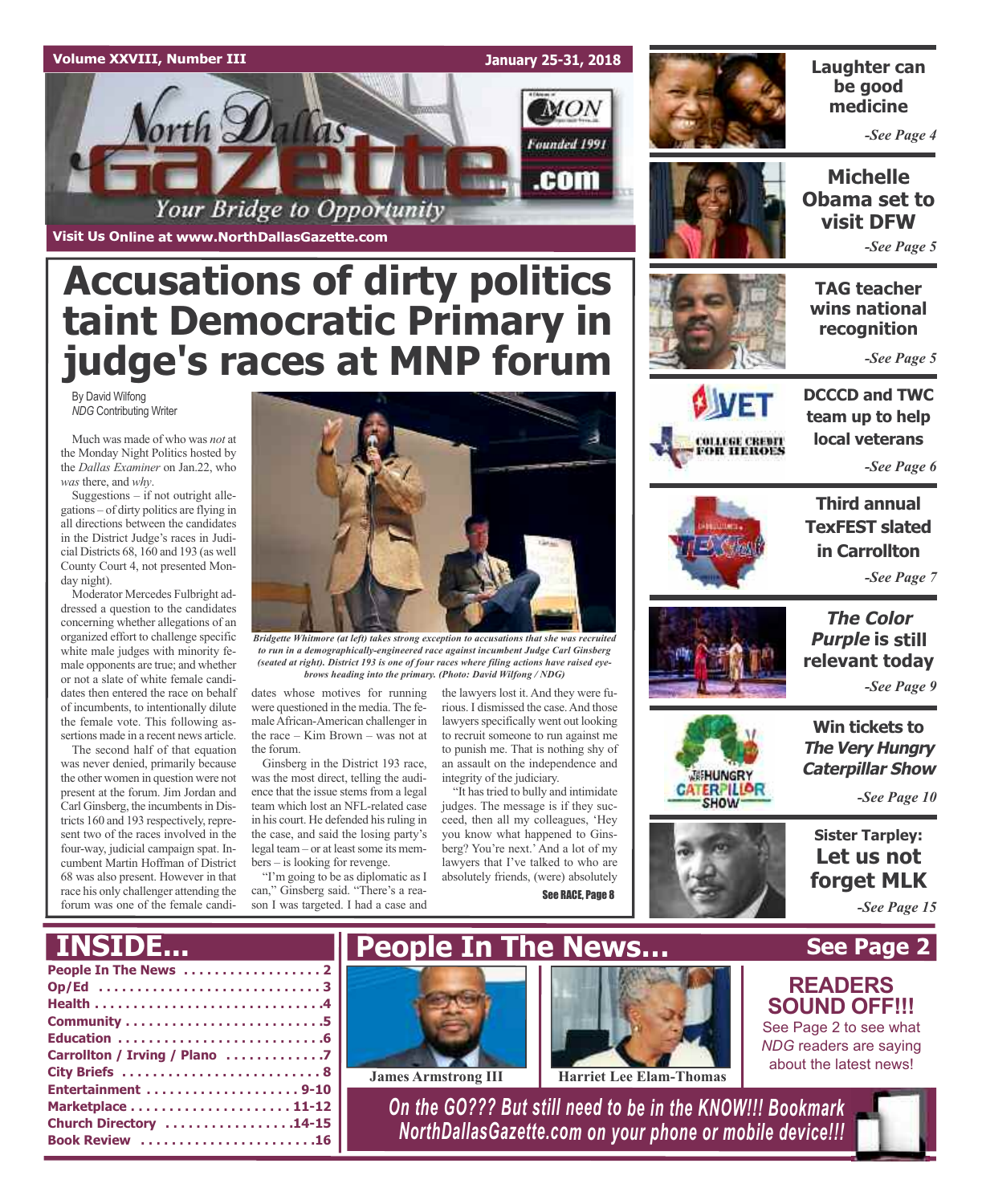#### **People in the News www.NorthDallasGazette.com**

### **James Armstrong III**

Builders of Hope Community Development Corporation announced its Board of Directors appointed James Armstrong III, as the new President and CEO, effective immediately. As President and CEO, James will continue the development corporations mission to transform Dallas urban areas by building affordable housing, providing homebuyer education, workforce development, and community pride.

"This is a huge victory in the fight to improve economic mobility in Dallas and I look forward to the work ahead, Armstrong said."

NEW YORK — After a four-decades-long career at the U.S. Department of State's Foreign Service including being appointed as U.S. Ambassador to Senegal in 2000, Harriet Lee Elam-Thomas is now looking back on her remarkable career and life. In time for Black History Month, her new memoir, Diversifying Diplomacy: My Journey from Roxbury to Dakar, presents readers with insight into her work in diplomacy around the world along with firsthand accounts of a life spent breaking barriers as a Black woman growing up in segregated Amer-



Armstronghas been an innovative leader for the Community Fellowship Church since becoming Senior Pastor in 2015.Through community outreach programs and corporate partnerships, Community Fellowship Church, under Armstrong's leadership, has become an instrument of transformation for the West Dallas community and a helpful resource for those in need.

His addition community leadership includes Managing Board Member of the Dallas Housing Finance Corporation, 2nd Saturday Board Member- Secretary, Mayor's Grow South Advisory Council and the Chairperson of the West Dallas Housing Taskforce.

Builders of Hope is a Christian ministry transforming Dallas urban areas by building strong families and healthy safe neighborhoods through discipleship, community pride, and the development of quality affordable housing. A major part of maintaining a safe and healthy community involves drawing upon the energy, ideas, and experiences of the residents themselves. Builders of Hope continuously engage the communities in which they build homes on community pride events.

Partnering with lending partners, churches, neighborhood groups, individuals, and residents, Builders of Hope works with volunteers on beautification projects and neighborhood cleanup. They believe that when they involve the community not only do they get something tangible such as new land-

from an early age to excel in all areas of life.With an older brother who ran a law practice with famed African-American U.S. Senator Edward Brooke and a grandfather who served as the first Black speaker of the house in South Carolina, Elam-Thomas did not lack for examples of greatness.

As she traversed the globe and rose through the ranks of the Foreign Service, she never lost sight of those who had inspired and encouraged her during her early years and remained steadfast in the knowledge that in each nation she visited she was not only a representative of the United States ofAmerica, but scaping, painted community centers, or painted/rehabbed houses, Builders of Hope receives smiles, engaged citizens, and the confirmation of building hope in others.

Builders of Hope operates a unique workforce development program known as Project REACH that combines life skills and character development in an attempt to deal with high unemployment and crime. They strive to make West Dallas, Pleasant Grove, and Oak Cliff an affordable, attractive option for potential home buyers, as well asimprove the condition and value of existing homes.

Finding and purchasing the right home at the right price can be a challenge. Families

also of her Roxbury community, of BlackAmerica and of women. As she worked to create peace, she also challenged the stereotypes that many carried about African Americans and women.

Having defied the odds and reached career heights closed to many women and people of color at one time with her appointment as U.S. Ambassador to Senegal from 2000 through 2002 serving as a true testament to the respect she earned in the diplomatic field—Elam-Thomas continues to work to bring the United States closer to its full potential as a nation offering opportunity to all. Currently the director of the Uni-

on a limited budget, in particular, face barriers such as the shortage of gap financing, credit counseling, and special financing. Builders of Hope homebuyers services staff works with homebuyers to help make the process of purchasing a home less intimidating.

The staff works maintains relationships with realtors, lenders, title companies, as well as the City of Dallas to make the process run smoothly for homebuyers. Homebuyers services works with the buyers and coordination of all involved entities to ensure buyers go from renting to owning and from contract to closing.

versity of Central Florida Diplomacy Program, Elam-Thomas works to create the next generation of diverse diplomatic leaders. Her efforts are directed at helping inspire people of color and women to break down new barriers in any field of choice.

"As you move through your career and life, you will feel the scrutiny and may face naysayers and those working to minimize/stifle your advancement because of your gender and race," said Elam-Thomas. "Remember that you are prepared. Exude confidence and integrity, tempered with civility, and you will succeed."

# **NDG Readers Sound Off...**

**Guest Op-ed: Do Dal- las Residents Need Community Water Fluoridation? Yes, and Here's Why**

It is apparent that enough people exist in Dallas to warrant a change in the fluoridation policy. Large numbers of people do not want fluoridation of the water supply. Floridation should be stopped.

The question is; How can fluoridation be stopped? Where is the political machine to change this policy? Where is the politician who will support the people by pushing to get this policy change? I wonder if Dallas, Texas can advance a new trend or not. Can this be

done in a city that often resists change? *-- Anonymous*

Through examination of her life, career and family tree, Elam-Thomas offers readers a unique glimpse of Black History during the days of Reconstruction, Jim

ica.

**HarrietLeeElam-Thomas**

Beth Stewart, have you lived in a closet all your life? The latest is that fluoride does little to help dental caries, causes gingivitis (additional cost for dental patients) and worsens several serious diseases. And, if that was not bad enough, the proponents of forced community fluoridation of our water supply are robbing us of our freedom of choice.

*-- Dr. Michon Hawkins*

As usual, fear-mongering is the rhetoric of the fluoridation opposition. All claims, and no real proof. The PROOF is fluoridation

issafe and effective, 70 years of research has shown that. Over 211 million people in the US benefit from fluoridation- at the optimal level. If it was not true, courts would have eliminated it decades ago. It's a mineral, an essential trace mineral that has benefits to the body, just like iron.

*-- SKaye*

-Who was the city of Dallas vendor that the DOJ fined \$2B to cleanup hydroflorisilic acid? (should have been \$50B).

-What year did the Centers for Disease Control (CDC) acknowledged for the first time that the African American community has

higher rates of dental fluorosis (almost twice that of Caucasians)?

-Why is Linda S. Orgain, MPH, Health Communications Specialist, Division of Oral Health, National Center for Chronic Disease Prevention and Health Promotion unable to provide the data that drives the constant in calculating the .7ppm "optimal fluoride "level claim? This is something that has been claimed to exist since the early 1960's.

Only you can end the power of willful ignorance…. and remember what Doc Brown says,,,,, "the future is what you make it."

*-- Paul McKinney*



Crow, segregation and beyond—and offers strategies for success in breaking through in any field. What this "hidden figure" in diplomacy has to say may be just what America needs during this divisive political era when old stereotypes are resurfacing, and Blacks and women again find they need to prove themselves.

With Diversifying Diplomacy, Elam-Thomas has crafted a book that provides readers with a personal view of a bygone epoch of American history. Raised in a working-class family in Roxbury, Boston's Black enclave, in the middle of the 20th century, she was encouraged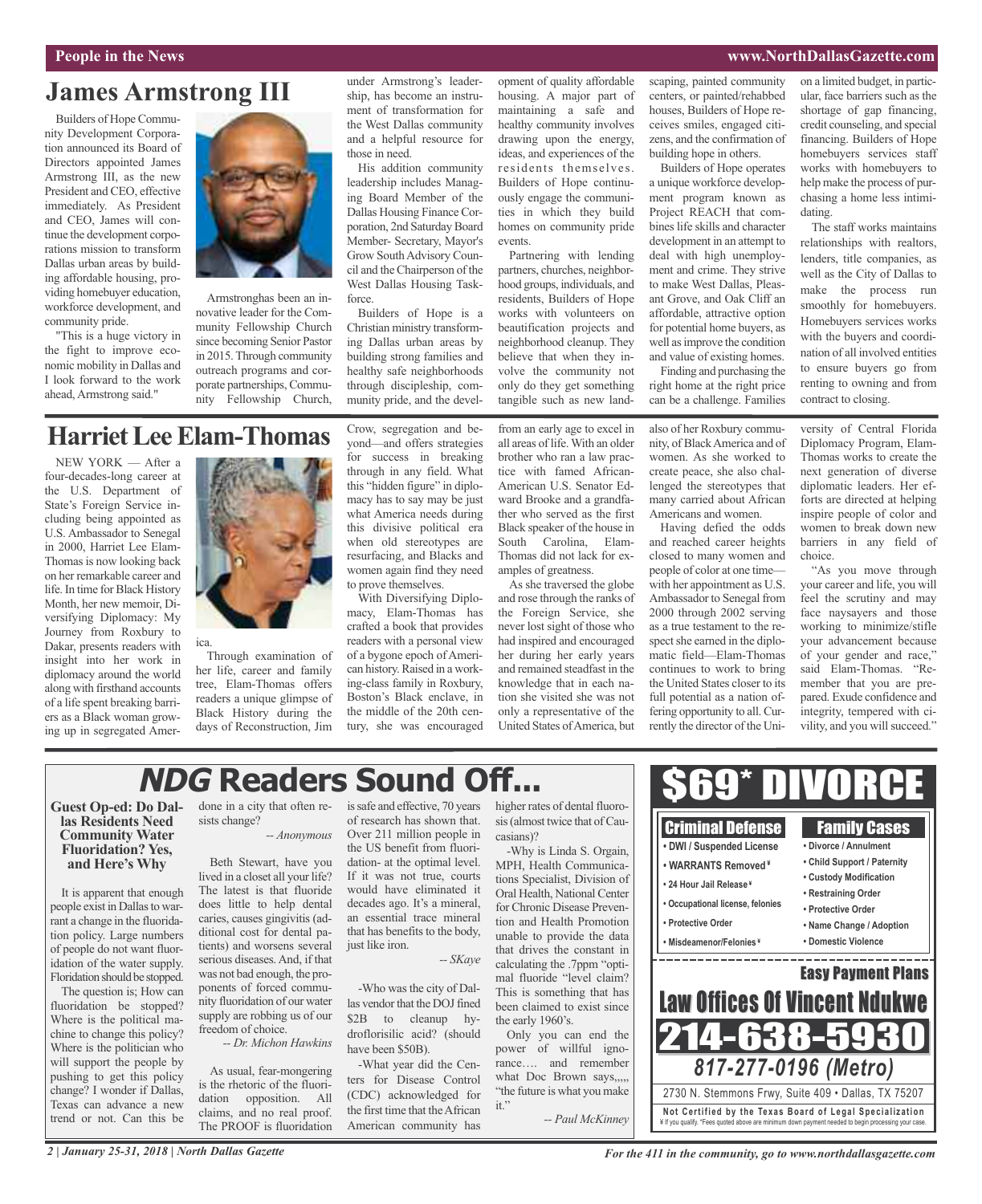#### **www.NorthDallasGazette.com Op-Ed**



# **Blacks and Politics: Either get engaged or get left behind**

By Jeffrey Boney **NNPA** Member *Houston Forward Times*

**OUON Constitution** .com

> Okay, everyone, if you are reading this, welcome to 2018. You made it, and with that being said, I feel that this is the perfect opportunity for us to be honest about an important truth.

First of all, as I see it, it is extremely clear to me, and should be quite evident to anyone who would just simply open up their eyes to see it for themselves, that the Black vote can either make or break an election.

If you don't believe me, I would encourage you to take a look at previous elections where the Black community was actively engaged and driven to get out and vote in a local, county, state or federal election, versus the times where they were not as excited or motivated to do so.

Take Alabama's recent special U.S. Senate election race involving Republican Roy Moore and Democrat Doug Jones, where people were overwhelmingly surprised to see the exit polls that showed that Black voters made up 29 percent of the overall voter turnout in the entire election—18 percent of Black women and 11 percent of Black men. Exit polls also showed that 98 percent of Black women cast their vote for Jones, while 93 percent of Black men cast their vote for Jones.

These were phenomenal numbers, and definitely the type of numbers that Jones needed to pull off an unexpected victory in a historically and traditionally red state like Alabama.

It was exciting to see this type of political difference making by the Black community, but that excitement was immediately quenched and short-lived, after reading reports that a letter was sent to Jones on Dec. 19 from the Joint Center for Political and Economic Studies and 16 other organizations practically begging him "to commit to hiring a staff that reflects his constituents'racial diversity."

Why wasn't this letter sent before Jones won? Why not get this type of commitment from Jones before engaging the Black community to come out and vote for him, and doing what the Black community always does when it is expected to deliver the turnout and votes necessary to secure a victory for select candidates or select issues on the ballot? I believe it is, because the Black community has grown accustomed to not being respected, especially within the Democratic Party where they are the most loyal. And before "loyal" Democrats come for my head, because they consider this an attack on the Democratic Party or as an opportunity to try and have us compare the Democratic Party to the Republican Party, I believe the Black community needs to ask itself some really tough questions.

When it comes to the Black community's involvement in the Democratic Party, how are Blacks truly viewed within the party? Despite the Black community having such a strong and dedicated voting bloc across the nation, how many Blacks actually hold key positions within the Democratic Party on a local, statewide and/or national basis? How many Black people are senior staff members in county, state or federal offices across the country?

According to a detailed report released by the Joint Center for Political and Economic Studies last year, the majority of White Democratic lawmakers in the U.S. Senate, who have millions of Black constituents, have no Black senior staff members at all. The report also found that while Blacks make up 13 percent of the U.S. population, they only make up 0.9 percent of the top Senate staffers. Is this by design or just an unfortunate over-

sight?

See, it is one thing to look out at these local, county, state and federal Democratic meetings and conventions and see this sea of diversity, with Black faces mixed in with faces from all other races and backgrounds, but it is an entirely different thing to know that Blacks are not given opportunities to have a real impact in the Democratic Party from within, other than just voting.

Secondly, as I see it, it is abundantly clear to me that the Black community is oftentimes ignored, disrespected and disregarded by both major political parties until they are needed in the midnight hour to deliver for those who only want their vote but nothing else.

This is important to highlight because, over the last several decades, Black people have voted for Democratic candidates 94 percent of the time in critical federal and state elections.

Black voters turned out in record numbers in 2008 to elect Barack Obama as the first Black president of the United States, with the primary belief that by letting their voices be heard, they would experience the "Hope and Change" he campaigned on. As a result of this record turnout, Black voters helped elect President Obama to the highest office in the land and they helped elect Democrats to other key positions that helped Democrats gain control of both the House and the Senate.And what did the Democratic Party do as soon as they got control of the House, Senate and the White House? You guessed it! Respective groups within the Democratic Party began advocating for their own competing interests and could care less about Black issues. And how were Black peo-

ple rewarded for their 96 percent voting loyalty in 2008? Subsequently, the many issues impacting the Black community were ignored and got pushed further

and further to the back of the bus, and Black people were pushed to the bottom of the totem pole.

During a time where Black people should have been experiencing tremendous gains, we saw Black unemployment at its highest point, increased poverty, property loss and home equity loss at record-numbers in the Black community, and the wealth gap tripled between us and Whites.

Sadly, as I see it, the role of Blacks within the Democratic Party has been one that has relegated us to only being good for faithfully voting Democratic that is known for hitting the pavement to rally the voters in the hood and in the church, while not having a true voice within the Party. That has to change starting in this New Year of 2018. It's extremely clear to me that we as Black people need to wake up and get more actively involved with politics, because if we don't do it, we will continue getting screwed over by people who don't have our best interest at heart and who would rather see us "begging" them for scraps from the table, rather than demanding a seat at the table. We can complain all day about how "White" and "not culturally diverse" the Republican Party is, but the one thing I can respect about them is when they choose to come together about the things that are collectively important to them—they come together.

Don't get historical amnesia on me. Lest we forget that there was a time, not long ago, where the Republican Party once advocated for Black people and Black issues, while the Democratic Party served as the home of the Ku Klux Klan and advocated forsegregationist policies that violated and went against the Civil Rights of Black people.

AsIsee it, the Democratic Party is getting more and

#### See LEFT. Page 14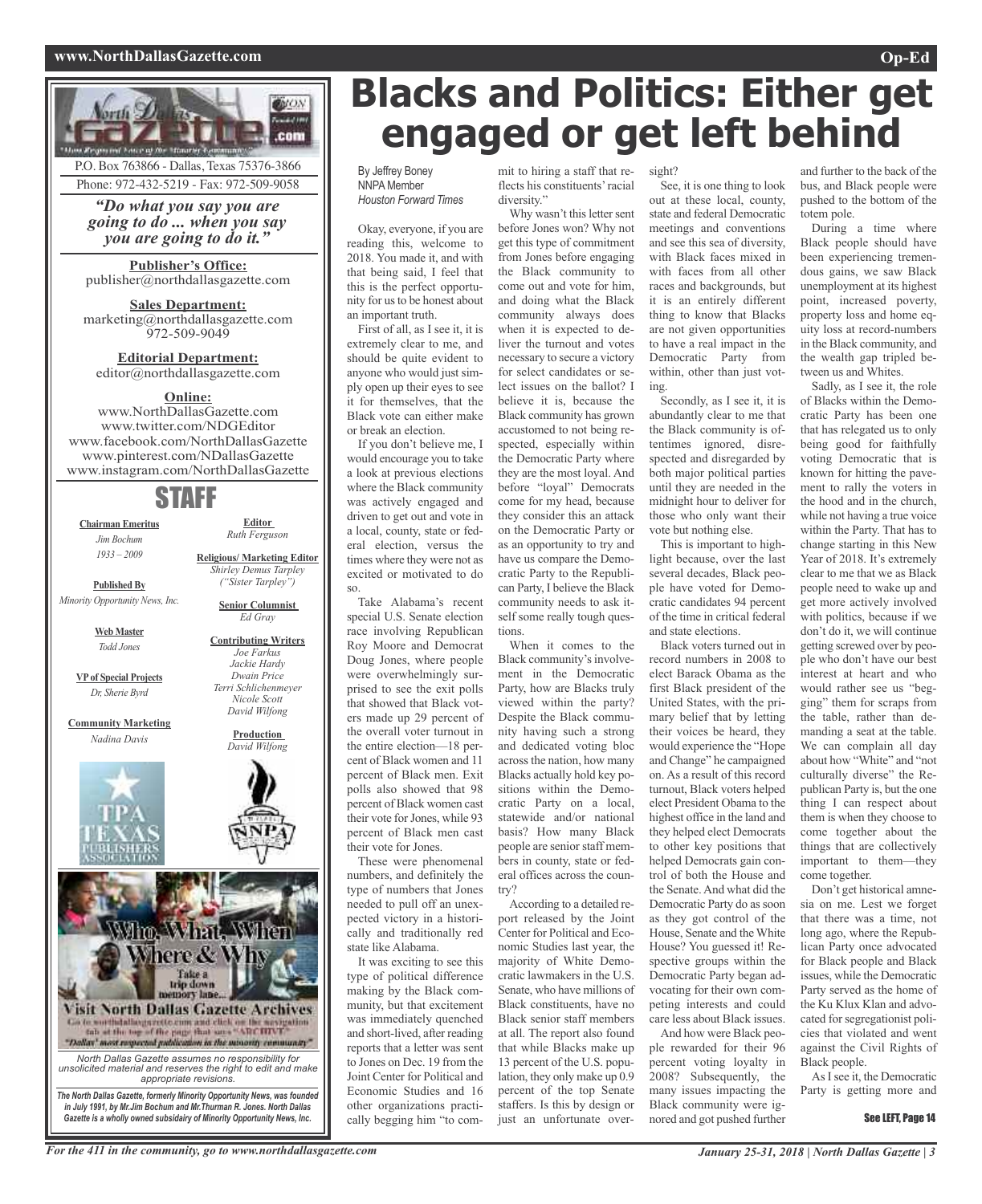### **Health www.NorthDallasGazette.com**

# **Four benefits of laughing your way through the New Year**

Like clockwork, people are composing their lists of New Year's resolutions, and at the same time they're ending this year with some of the same problems, frustrations or worries of past years. They want to take a brighter outlook and ride those resolutions to a higher quality of life in the New Year – but inevitably, familiar issues get them down year after year.

How can this New Year be different? How can you stay more positive and hopeful despite problems that won't go away when the big ball drops in Times Square?

"Making laughter a part of your every-day life is the answer. When life gets tough, laughter begins," says Lee Volpe (www.LeeVolpe.com), a humorist and author of Black Sheep Tries Bleach: Humorous Stories to Ease Life's Growing Pains.

"We all have humor in-

![](_page_3_Picture_7.jpeg)

side us. It is so healthy to use it in a variety of ways. When you really deconstruct some things in your life that may be problems or annoyances, you can creatively come at them with laughter, and your whole outlook changes."

Mentally and physically, the benefits of laughter are many, Volpe says, and she lists five of those benefits that can help you make 2018 a happier New Year:

• Reduces stress. Laughter reduces the level of stress hormones. such as cortisol and epinephrine (adrenaline), and it boosts the im-

mune system. Science has further shown that after a good laugh, muscles can be relaxed for up to 45 minutes. "Laughter is a free stressmanagement strategy, and in today's pressurized, problem-filled world, there's a big premium on that," Volpe says. "Laughter is often the best kind of therapy."

• Burns calories. Everybody wants to lose weight in the New Year, right? "Laugh hard enough and you may be able to skip some gym visits – and who doesn't want to do that," Volpe says. Studies show that a good stream of laughter can burn

*naomii.tumblr.com / Flickr* 40 calories in 30 minutes. "I saw where you really can burn 75 calories in 30 minutes by banging your head against a wall," Volpe says. "Knock yourself out."

• Becomes a coping mechanism. Laughter makes us feel good. Instead of complaining about life's frustrations, trying to laugh about them helps. "Humor helps you keep a positive outlook through difficult situations," Volpe says. "When something extremely frustrating or depressing occurs, try to take the longer view and envision that one day you'll be able to look back on it and laugh. But why not laugh right now? You also feel stronger. This approach will also make you better equipped to deal with future negative events less stressfully."

• Brings people together, strengthens relationships. Laughter connects us with others. You can't enjoy a laugh with other people unless you take the time to engage with them. "It improves the quality of social interaction you have with your friends, co-workers, and acquaintances," Volpe says. "The old saying is, 'Laughter is contagious.' If you bring more laughter into your life, you can help others around you to laugh more and reap the benefits of humor, which in turns helps them with their problems. It makes other people happy, because it's very infectious, just like anger is."

"We all need more laughter with the way the world is

these days," Volpe says. "Maybe you can start by laughing at your own New Year's resolutions list. For a lot of people it turns out to be a joke anyway. And it doesn't have to be a new year to start a new day, a new outlook, for yourself."

*Lee Volpe is the author of Black Sheep Tries Bleach: Humorous Stories to Ease Life's Growing Pains. After a short career as an actress, Lee found her voice as a humorist, and has never looked back. More information can be found at www.LeeVolpe.com.*

![](_page_3_Picture_20.jpeg)

Fmail: inquiries1909@gmail.com

# **Flu-related death toll continues to rise**

Dallas County Health and Human Services (DCHHS) is reporting three additional flu-related deaths in Dallas County totaling 43 flu-related deaths for the 2017- 2018 season. The patients range in age from 53 to 93 and were residents of Grand Prairie and Dallas. All patients had high risk health conditions and died after complications from the seasonal flu. For medical confidentiality and personal privacy reasons, DCHHS does not provide additional identifying information.

"Staying home when you are sick and practicing good health habits like covering your cough and washing your hands helps stop the spread of germs and prevents respiratory illnesses like the flu," said Ganesh Shivamaiyer, DCHHS interim director. "If you have a high risk condition, remember to keep a safe distance from individuals who have flu like symptoms."

"Older adults, individuals with chronic health conditions, pregnant women, young children and infants

are more vulnerable to flu sleeve. Wash your hands illness," said Dr. Christopher Perkins, DCHHS health authority/medical director. "With influenza activity on the rise, individuals in these groups should take special precaution as we continue throughout the season."

Simple actions can be taken to help prevent the spread of seasonal influenza. If you haven't done it already, protect yourself with a flu vaccination. Cover your cough with a tissue or cough into your

and keep your hands away from your face. Avoid close contact with people who are coughing or appear ill. Stay home if you are sick or keep family members home if they are sick.

### Introducing a new way to meet, work & play!

The Economic Empowerment Center is the perfect place. for your next trade show, conference or private party!

![](_page_3_Picture_30.jpeg)

Nonthly meetings ·Special events ·Trade shows

Contact us at 214-540-6932 or

leasing@transformanceusa.org

Business seminars ·Birthday parties 8 Currosaferas

Holday parties -Non-profit campaign kickoffs Church services

![](_page_3_Picture_34.jpeg)

**Garland residents urged to register for It's Time Texas Community Challenge**

Garland has once again joined the It's Time Texas Community Challenge, and the community is encouraged to help! The challenge begins Jan. 8 and is presented by H-E-B to unite and mobilize community members, schools, businesses and organizations to see which communities can demonstrate the greatest

commitment to healthy living.

Communities can earn points by participating in a variety of activities such as posting "healthy selfies," taking healthy pledges and tracking physical activity. The community with the most points earned by March 4 will win the Healthiest City prize for

their population size category. Garland won the large city category in 2016 and 2017, so let's keep the momentum going!

Garland residents are encouraged to register at ITTCommunityChallenge.c om. Every registration earns Garland 500 points! See the City of Garland website for more details.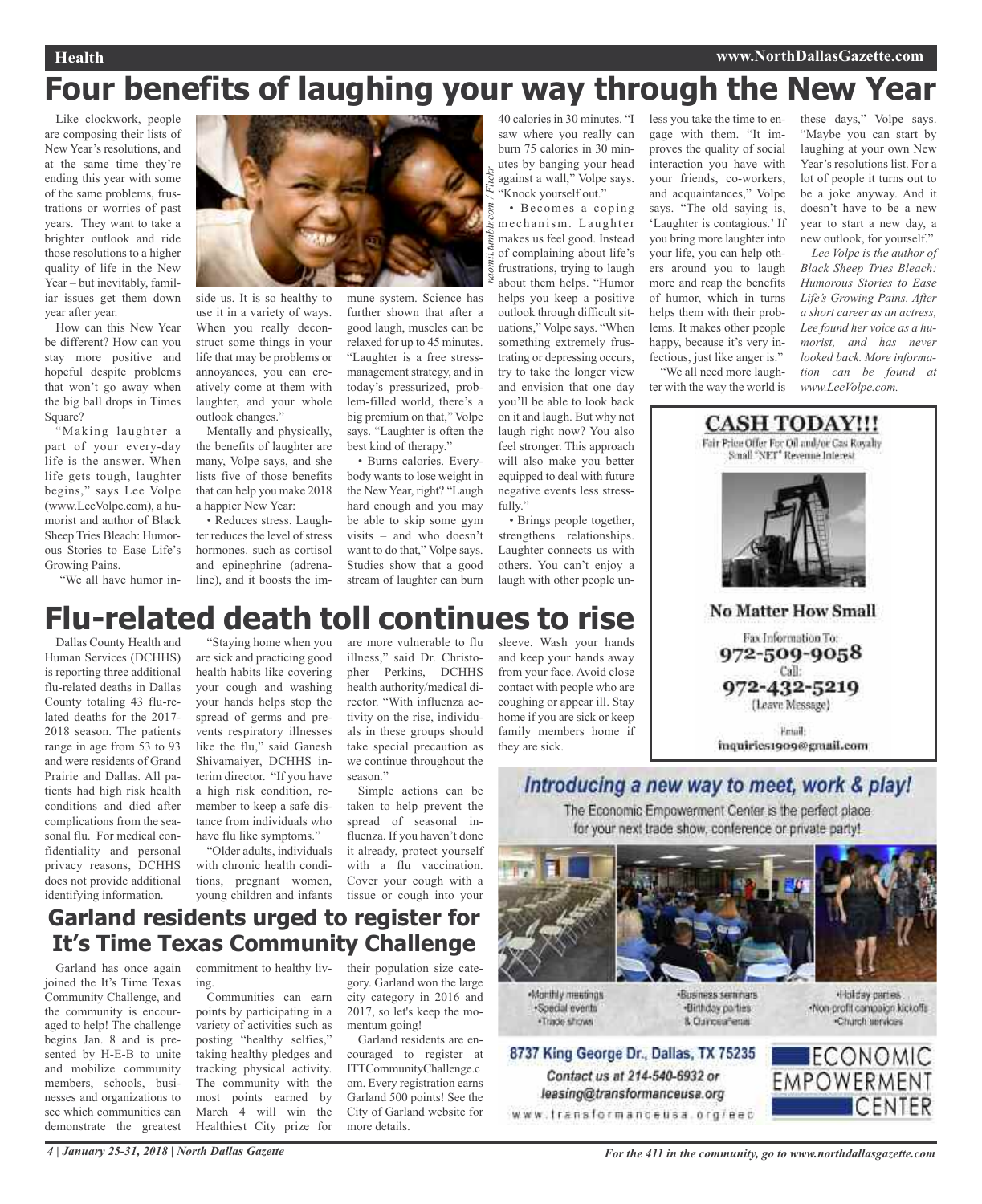**Community**

# **Former First Lady Michelle Obama speaking in Dallas on March 8**

Michelle Robinson Obama served as First Lady of the United States from 2009 to 2017. Now The AT&T Performing Arts Center Presents A Conversation with Former First Lady Michelle Obama at the Winspear Opera House this spring as a part of their #HearHere Speaker Series. It is an add on available only to season subscribers.

Other speakers include Steve Wozniak, Rita Moreno, Rob Lowe and Bill Murray & Friends. As a transformative First

Lady, Mrs. Obama launched and led four key initiatives: Let's Move!, to address the challenge of childhood obesity; Joining Forces, to support veterans, service members and their families; Reach Higher, to

inspire young people to seek higher education; and Let Girls Learn, to help adolescent girls around the world go to school.

Before becoming First Lady, Michelle Obama attended Princeton University and Harvard Law School. She started her career as an attorney at the Chicago law firm, Sidley & Austin, where she met her future husband, Barack Obama.

She later worked in the Chicago mayor's office, the University of Chicago, and the University of Chicago Medical Center. Mrs. Obama also founded the Chicago chapter of Public Allies, an organization that prepares young people for careers in public service

For tickets and more information visit attpac.org.

![](_page_4_Picture_11.jpeg)

### **National group names TAG teacher a Top 10 Educator of the Year**

![](_page_4_Picture_14.jpeg)

*For the second consecutive year, Talented and Gifted Teacher, Thelvie Cullins, Jr., was named as a Top Ten Claes Nobel Educator of the Year. (Photo: Dallas ISD)*

The nonprofit AT&T Performing Arts Center today reminded all Dallas-based arts groups and artists that the application period for the Elevator Project 2018-19 season closes next week.

Applications will be accepted through Wednesday, January 31, 2018 online. The Elevator Project is a program that presents small, emerging and/or culturally specific Dallas-based arts groups and artistsin performance spaces on the Center's campus in the Dallas Arts District.

Through the Elevator Project, the Center pays performers a negotiated fee to present their work. The cur-

The National Society of High School Scholars has named Thelvie Cullins, Jr., an Advanced Placement Calculus teacher at the School for the Talented and Gifted, as a Top Ten 2017 Claes Nobel Educator of the Year.

This is the second year in a row that Cullins has received this honor.

According to the National Society of High School Scholars, Cullins aids students in both grasping difficult mathematical concepts and developing into hardworking, passionate learners.

"Mr. Cullins' personal classroom results are astounding, but what is most impressive is the impact he's had on those around him and our school," TAG Principal Ben Mackey said.

The Educator of the Year Award recognizes 10 exemplary educators who have demonstrated an outstanding commitment to preparing students for success. These 10 educators, who are all members of the Claes Nobel Educators of Distinction program, applied for the Educator of the Year Award to spotlight their accomplishments. Since the inception of the Educators of Distinction program in 2004, NSHSS has recognized more than 40,000 educators worldwide. "I am honored to receive

know that everything I do sincerely for students, not only can I do it and have the students benefit, but it also seems to be recognized in some kind of way," Cullins said. "That gives students more confidence in me, and it gives me more confidence in what I'm doing and in my ultimate goal: helping other people."

### this recognition. It lets me **ATTPAC's Elevator Project application period closes Jan. 31**

rent 2017-18 season of eight shows includes American Baroque Opera Company, Dark Circles Contemporary Dance, Jake Nice, Bandan Koro African Drum & Dance Ensemble, Adam Adolfo, Soul Rep Theatre Company, Therefore Art & Performance Group and Cry Havoc Theater Company.

Most works are performed in Hamon Hall, a flexible performance space in the Winspear Opera House, or the Studio Theatre, a black box space on the sixth floor of the Wyly Theatre. However, artists are encouraged to consider creating work for other spaces on the Center's campus such as Sammons Park, the donor reflecting pool, Sammons Community Stage, spaces within Strauss Square, the Brierley Esplanade in front of the Wyly Theatre and more. Center support includes venue management, operations, ticketing and promotion. Each annual season is now curated through a multi-level review and approval process that includes panels of arts professionals, educators, advocates, the Center and the City of Dallas Office of Cultural Affairs.

#### Submissions:

• Participating artists and organizations must be based

in the city of Dallas. • Applications will be accepted online through January 31, 2018.

• Priority will be given to submissions: From arts groups and artists that help create a diverse season for Elevator Project, For new, original and experimental work, For works unique to the performance space, For works designed to engage diverse audiences and geographic communities, From artists and groups without an official performance venue or home.

Submissions will first be reviewed by the Elevator Project Advisory Panel, a group of 5 panelists jointly chosen by the Center and the Office of Cultural Affairs.

These panelists may include arts professionals from Dallas or other cities, arts educators and advocates.

The names of the panelists will remain confidential until the selections are announced.

No artist/group with a submission, or with an immediate family member or partner with a submission, can participate on the Advisory Panel.

The panelists will select and prioritize submissions. The recommendations

will then be reviewed by the

Center, the Office of Cultural Affairs and the Chair of the Cultural Affairs Commission. They will make the final selections.

Center staff will take those recommendations and begin discussions with the artists/groups to establish the fee paid for each performance and secure the space and calendar.

Applicants who have participated in two consecutive seasons must take a year off before applying again.

Questions or requests for the technical specs for Elevator Project venues can be e-mailed to ElevatorProject@attpac.org.

## **Applications for fifth-annual Plano Mayor's Summer Internship Program now being accepted through March 6**

Apply now through March 6 for the Plano Mayor's Summer Internship Program to be part of an amazing "learn-and-earn" opportunity that teaches essential workforce skills and provides connections to some of the area's top corporations and nonprofits. The eight-week paid internship program runs June

11-Aug. 3, and students earn a minimum of \$9 per hour working 20-to-40 hours weekly.

Celebrating the fifth year of the program, Mayor LaRosiliere reports that students benefit from real-life experiences in the workplace, meaningful assignments and opportunities to shadow ex-

ecutives. Interns get to observe company operations, network with managers and executives, and gain exposure to a wide array of careers. Participating companies from past years include Baylor Scott & White, JCPenney, PepsiCo/Frito-Lay, Toyota Motors North America, Capital One Bank,

NTT Data, Dell Services, Ericsson, Hilti and McAfee. Nonprofits included Children's Health, the Plano Chamber of Commerce and Salvation Army.

Students also benefit from the rigorous internship prep training, highly competitive Job Fair and other enrichment opportunities.

"Each year I am so proud to see these motivated and determined students who push themselves to get to the next stage in their journey," said Mayor LaRosiliere.

To qualify, students must complete an online application, which includes a short essay. Additionally, applicants must be enrolled as

sophomores or juniors (seniors are not eligible) at a Plano ISD high school; have a 3.0 GPA(minimum); be 16 years of age by June 11, 2018; and be eligible to work in the United States.

In addition, a mandatory Internship Prep training will be held Saturday, March 24,

### See Interns, Page 15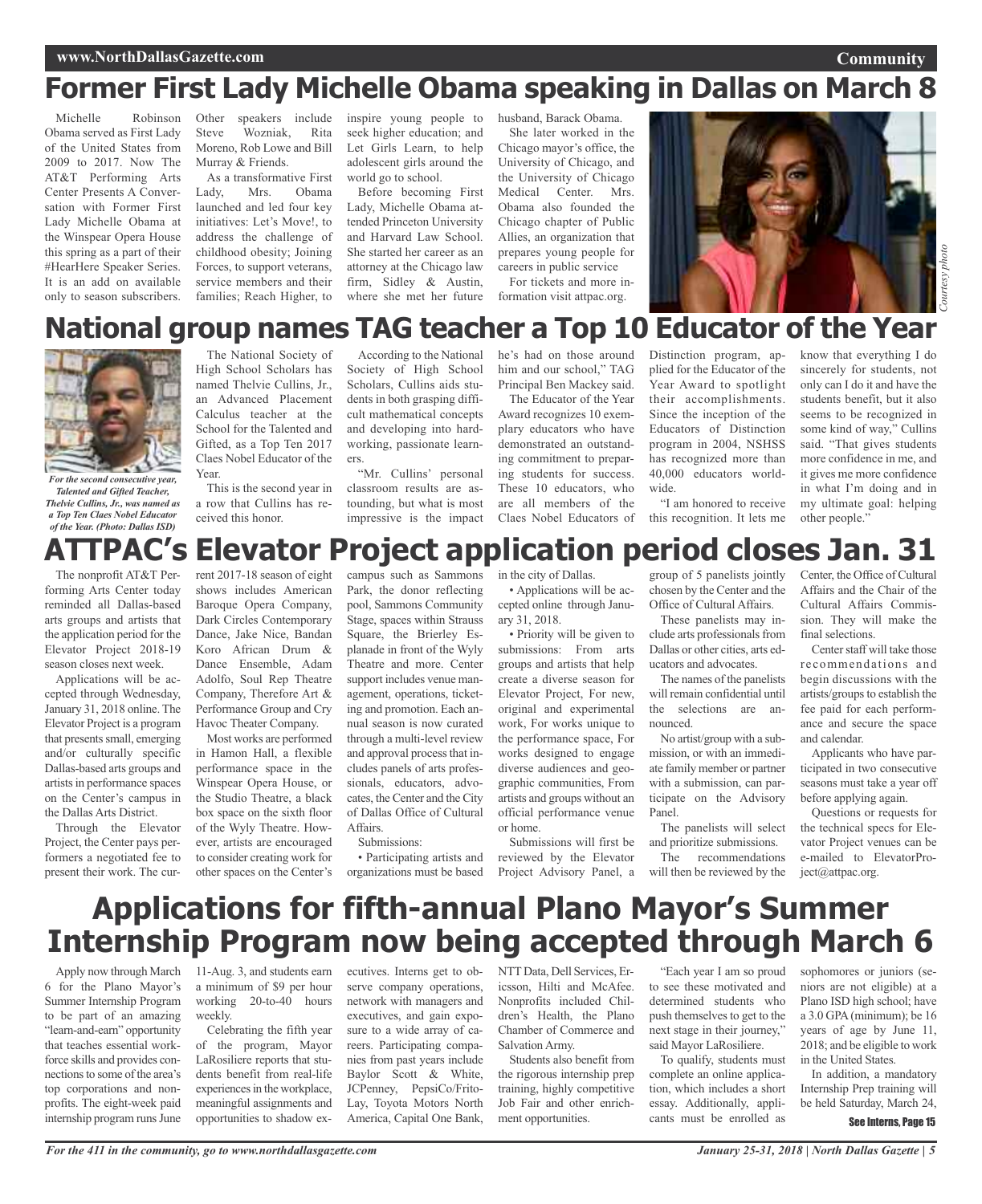# **Dallas ISD specialty schools application deadline is Jan. 31**

The application deadline for Dallas ISD's specialty schools is Wednesday, Jan. 31

Parents who need help to navigate the application process have additional opportunities to get hands-on

assistance in completing 25, at W.W. Samuell High their child's application for collegiate academies, magnets, dual language, Montessori, Transformation and other specialty schools.

• Application workshop:

School, 8928 Palisade Dr., and W.H. Adamson High School, 309 E. Ninth St.

6 to 8 p.m., Thursday, Jan. mentary School, 4919 • Prep-U Event: 10 a.m. to 1 p.m., Saturday, Jan. 27, at Oran M. Roberts Ele-

Grand Ave. Free immunizations, including flu vaccines will also be available during this event, as well as the opportunity to win prizes such as school supplies.

• Application workshop: 6 to 8 p.m., Monday, Jan.

29, Lincoln High School and Communications/Humanities Magnet, 2826 Elsie Faye Heggins St; and David W. Carter High School, 1819 W. Wheatland Road.

Parents who prefer to

complete applications on their own can download a list of links to applications for various specialty schools on the Dallas ISD administration's website. Remember, the deadline is Wednesday, Jan. 31.

### **DCCCD, TWC partnership helps veterans transition to civilian life, new careers**

Active duty service member one day. Veteran the next. What comes after that transition? Finding ways to use skills learned in the military to start a career or earn a college credential is a concrete, logical step.

More than eight percent of the Dallas-Fort Worth area's adult population across 13 counties comprises veterans – one of the most concentrated areas in the U.S. that former service members call home. The Dallas County Community College District can help those former service members earn credit for the knowledge and skills they learned on active duty and apply them toward a credential that will help build a new career and a new life.

Through the College Credit for Heroes program at DCCCD, with grant funding provided by the Texas Workforce Commission, student veterans now can earn college credit for classes or skills learned through all branches of service.

![](_page_5_Picture_18.jpeg)

DCCCD began participating in CCH several years ago, offering college credit in the field of information technology. Beginning with the spring 2018 semester, the district has added three new fields to the program: welding, heating/ventilation/air conditioning (or HVAC) and logistics/supply chain management/manufacturing technology.

"Through TWC's College Credit for Heroes and DCCCD's Veterans Educational Transitions program, we can offer student veterans college credit for the courses and training they received in the military," said Phillip Hoy, senior manager of grants projects in the DCCCD veteran services office.

He added, "We have the criteria in place and evaluations for military training from all branches of service in information technology, welding technology, HAVC and logistics/supply chain management/manufacturing technology. Eastfield and Cedar Valley colleges are associated with all three new programs.

"Any veteran who is interested in looking at college credit he or she can earn

through prior military training can go to the DCCCD website and check those classes for credit against the evaluations we have posted online," added Hoy. "The amount of college credit we can give veterans will be based on their military experience and training."

DCCCD evaluated the classes that its colleges offer in comparison to military training in order to determine the amount of credit that a veteran can receive, according to Hoy. "Our goal is to attract students to the website and look at their training. They may need to take only one or two classes with us to earn a certificate that can lead to employment.Associate degrees take longer to complete."

He added, "Those credentials help increase earnings and build careers. Not all military members or veterans will be able to earn credit through College Credit for Heroes<sup>"</sup>

The DCCCD Veterans Ed-

ucational Transitions website includes sections organized by each branch of service where training courses are listed by name, along with the equivalent course offered by the district and the amount of credit given for<br>each course. Visit course. Visit www.dcccd.edu/veterans and click on the link for Veterans Educational Transitions(VET) to read more and start that process.

Veterans will need their joint services transcripts to check those courses and potential credits, said Hoy, in addition to following other steps. Once an evaluation is done by a DCCCD college where those four programs are offered, then the student veteran can receive credit for specific military training courses.

Student veterans can take credit courses using their GI Bill benefits. The state covers continuing education classes under the Hazlewood Act for Texas veterans who qualify; that program is overseen by the Texas Veterans Commission.

"We've worked for several years to establish and then expand our VET program," said Hoy. "We've compared and evaluated DCCCD and military courses in order to determine college credit for student veterans. Now we encourage veterans to visit our VET pages, look at the courses they took through their own branch of service and then come to DCCCD to get credit and take remaining classes that will help them earn certificates or an associate degree."

Although the spring semester has started at all DCCCD colleges, flex credit courses are scheduled throughout the semester, as well as continuing education classes.

For more information about DCCCD's College Credit for Heroes/Veterans Educational Transitions program, contact Hoy by email at phoy@dcccd.edu or by phone at 214-378-1723.

### **Study: Recent spikes in homicide rates don't tell whole story**

Recent spikes in homicide rates across the nation have been attributed to causes ranging from civil unrest to the opioid epidemic, but new UT Dallas research published in the journal Homicide Studies found a much simpler explanation: The increases follow predictable fluctuations in rates over the past 55 years.

"If you look at the trends over time, you can often see ups and downs of that magnitude," said Dr. Andrew Wheeler, assistant professor of criminology in the School of Economic, Political and Policy Sciences.

The fact that homicide rates in most cities remain relatively stable, but with minor fluctuations from yearto-year suggests that longterm factors such as segregation and/or concentrated poverty play a more important role in the increases, said Dr. Tomislav V. Kovandzic, associate professor of criminology and co-author of the study.

"That doesn't mean we shouldn't pay attention to short-term spikes, as they may — if not addressed contribute to a city's longterm homicide level," Kovandzic said. "But it does mean policymakers and journalists could be missing the forest for the trees if they insist on focusing on the here and now."

The U.S. homicide rate — 5.3 homicides per 100,000

residents — climbed nearly 12 percent from 2014 to 2015, one of the largest increasesin decades, according to a U.S. Department of Justice report. It rose nearly 8 percent from 2015 to 2016. The numbers have generated headlines, raised concerns and led to speculation about the causes.

Trends in homicide rates are typically calculated by comparing the percentage change from one year to the next. But the UT Dallas study cautions that this method can create a distorted picture.

Researchers used a data analysis technique called funnel charts to compare homicide rates between cities with different populations, based on FBI Uniform Crime Reporting data from 1960 to 2015. They found that the increased homicide rates in many cities stayed within predicted levels based on past year-to-year changes.

Wheeler and Kovandzic used another data analysis technique — time series fan charts — to examine trends in each city over time. In most cities, the recent increased homicide rates were still much lower than rates in the early 1980s and 1990s. In others, high homicide rates were nothing new. For example, cities including St. Louis and Baltimore had experienced high homicide rates for decades.

In 2015, the homicide rate

in Milwaukee was one of the nation's highest at 24.3 per 100,000 residents. The study found that the predicted rate for the city would likely fall between eight and 23 homicides per 100,000 residents based on rates before 2015. As a result, the increase was only slightly more than what could have been predicted based on Milwaukee's history.

The study also questions theories about homicide increasesin some cities. For example, some attribute the rise in homicide rates in Chicago and Baltimore to decreases in police stops and arrests that resulted from civil rights litigation. But the authors point out that New York City,

which also has experienced decreases in stops and arrests. has not seen increased homicide rates.

Understanding expected changes in homicide rates over a longer period of time can prevent the media, policymakers and the public from misinterpreting fluctuations, Wheeler said.

"We hope that this information can illustrate that homicide rates are volatile, so it's important to consider the size of a city and historic levels of homicide when analyzing homicide rates,"Wheeler said. "Researchers focusing only on very recent homicide trends are likely to overestimate the effect of recent events."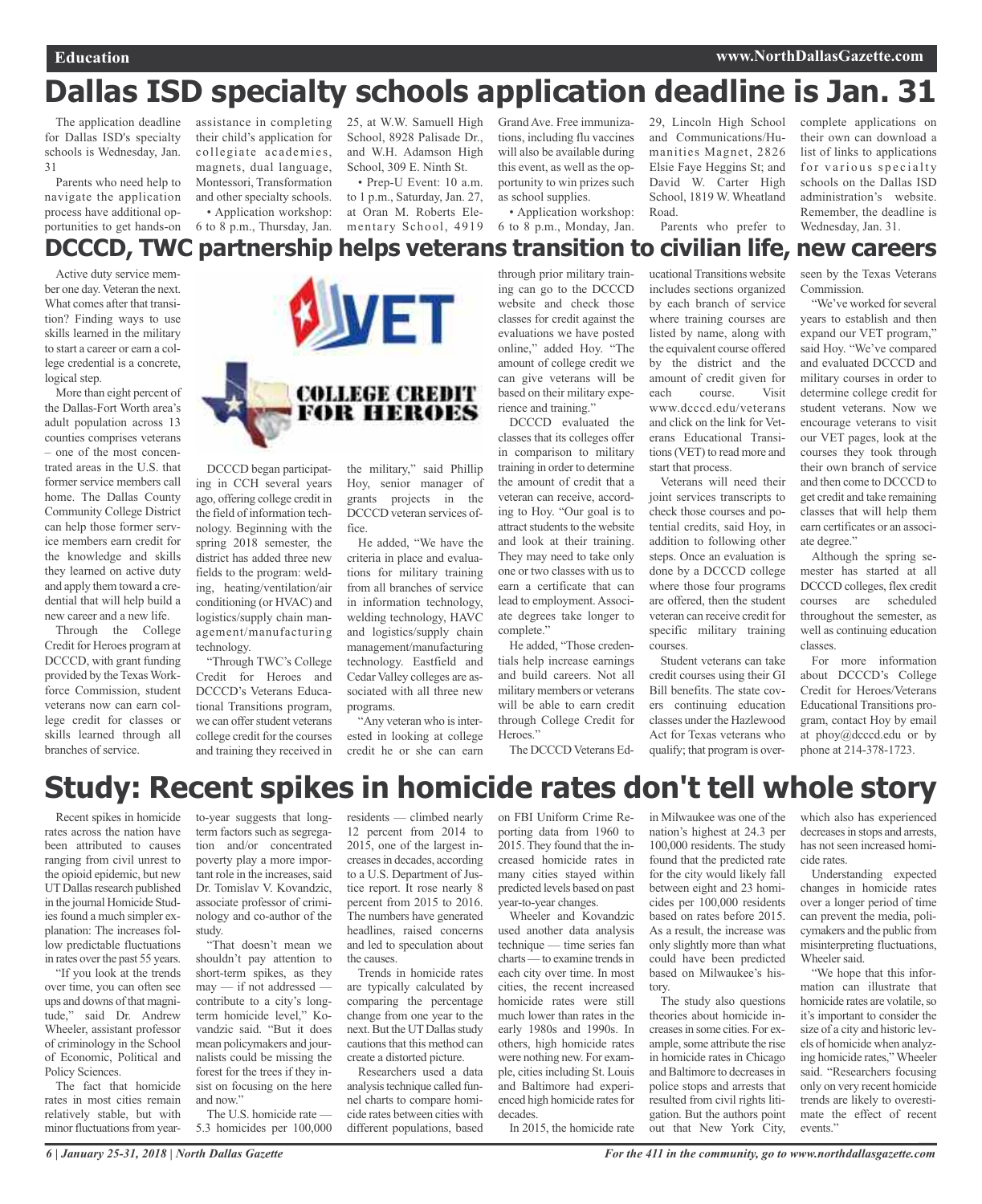# **Bloomberg Philanthropies selects Irving for Data Initiative**

Irving Mayor Rick Stopfer recently announced that Irving has been selected as one of five new cities to participate in Bloomberg Philanthropies' national What Works Cities initiative – one of the largestever philanthropic efforts to enhance the use of data and

evidence in the public sec-Irving is a dynamic city, and tor.

As a selected city, Irving will receive technical assistance from world-class experts to build its capacity to address local issues.

"We are honored to have been chosen to participate in this renowned program.

we believe Bloomberg Philanthropies' national What Works Cities initiative will help fine tune our objectives and supercharge or progress," said Stopfer. "Irving's residents and business partners will benefit from this powerful philan-

thropic effort."

The project will incorporate stakeholder feedback to make municipal data more accessible and engage residents around government priorities and services. Such practices demonstrate the city's commitment to fostering an open and transpar-

ent government. In addition, Irving will work to enhance its ability to treat data as a strategic asset, and leverage it for reliable measurement and insights. The result will improve the effectiveness and equity of service delivery, while creating a positive and meaningful effect on the community.

For more information on the initiative, visit What-WorksCities.org. The report "What Works Cities: How Local Governments Are Changing Lives" summarizes cities' accomplishments with the initiative.

# **Downtown Carrollton slated to host at 3rd annual TEXFest**

Strap on your cowboy boots and get ready to have a Texas-sized good time at TEXFest, a free celebration of Texas Independence Day, featuring craft beer and local artists performing Texas music.

The third annual festival takes place on Saturday, March 3 in Historic Downtown Carrollton (1106 S. Broadway Street) from 3-9 p.m.

![](_page_6_Picture_16.jpeg)

Texas country music artist Grant Gilbert and country and Southern rock group The Jimmy Lee Jordan Band will warm up the crowd before headliner The Black Lillies take the stage. The internationally renowned band of rock-rooters will perform songs such as "Ruby," " Smokestack Lady," "Mercy," and "Hard to Please" that will blur the boundaries between folk, soul, red dirt country, blues, and rock.

Attendees will enjoy good

food, craft beer from a variety of local breweries, and wine from a local vineyard. They'll also have a chance to take a ride on a mechanical bull and capture the celebration by taking a photo with a longhorn steer.

A social media contest will give attendees the chance to win their very own cowboy hat. The first person to find the hidden "silver star" at the event, post it on

Facebook, and share the post to the Historic Downtown Carrollton Facebook page will win a gift card to complete their cowboy look.

Megan Gordon, City of Carrollton Community Events Specialist, said she is looking forward to carrying on the TEXFest tradition and bringing more people to the streets of Downtown Carrollton to celebrate this great state.

"I'm extremely excited to continue such an esteemed event," Gordon said. "TEXFest has brought our community together for a good time these past few years, so expect this year to be even more impressive."

For more information on the event, including parking options and volunteer opportunities, or to listen to music from the artists, visit cityofcarrollton.com/texfest.

![](_page_6_Picture_26.jpeg)

*The City of Plano is looking for public input in planning ahead for future city park needs. (Photo: City of Plano)*

### **Step inside the park master plan meeting**

If you're tracking updates for the Plano's Parks and Recreation Master Plan, join us Tuesday, Jan. 30 at 7 p.m. at Oak Point Park Nature & Retreat Center, 5901 Los Rios Blvd, for the latest. We will share the citizen survey results and explore the feedback gathered. Once approved, this plan will serve our community's recreational needs for the next 20 years.

This update serves as the Park Master Plan's eighth revision since 1977. We've fine-tuned the plan with the

latest demographic data, assessment tools and resident feedback to establish specific criteria for the locations, designs and development of all parks and recreation facilities. As Plano grows, ages and becomes more diverse, we are constantly addressing the changing needs for parks, recreation and athletic programs, trails and connectivity and open space. Thank you for sharing your experiences and insights throughout this process. Visit the plan webpage for plan details.

![](_page_6_Picture_32.jpeg)

For the 411 in the community, go to www.northdallasgazette.com January 25-31, 2018 | North Dallas Gazette | 7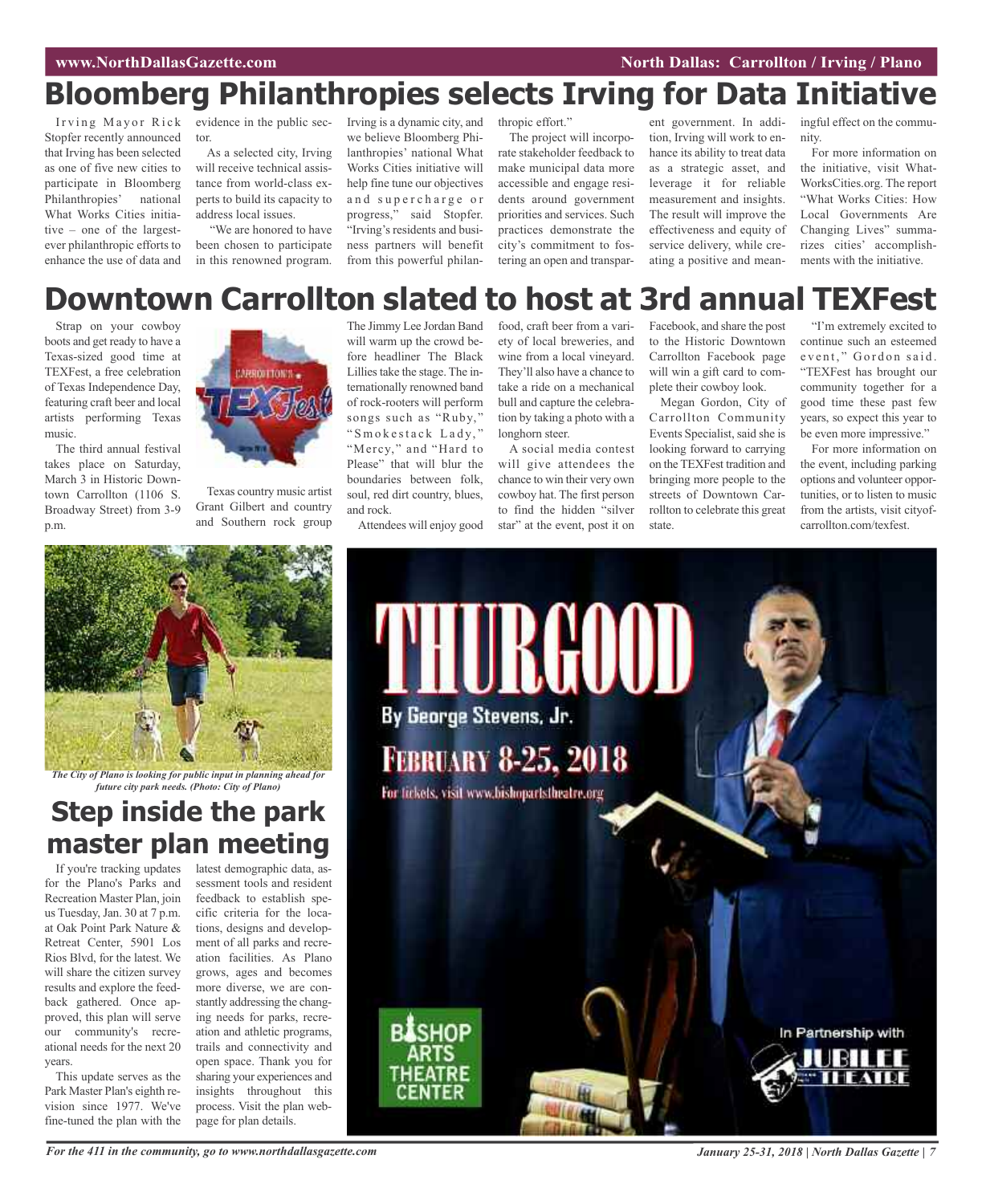### **City Briefs**

### **Dallas**

Having healthy food available and affordable allows people to make healthier food choices. When healthy foods are not available, people may settle for foods that are higher in calories and lower in nutritional value.

In a continued effort to promote workplace and community wellness, Dallas County Health and Human

Services (DCHHS) has partnered with Baylor Scott and White Health and Wellness Center (BSWHWC) to bring a **Community Farm Stand** with fresh fruits and vegetables to county employees and the community for nominal costs at 2377 N. Stemmons Frwy.

Ongoing pop-up farm stands are scheduled to occur twice monthly every second and fourth Thursday from 10

### **RACE,** continued from Page <sup>1</sup>

appalled and offended at that. And some of them said, 'You know, we will not let that happen.' And so the truth is, these down-ballot races can often be a crapshoot. You all are informed voters (but many are not). Long story short, some people decided that they didn't want to reward those lawyers … for doing their tactics."

Jordan did not name a specific "recruiter" moving in on hisrace, butsaid the filing of at least one of the women in question was a reaction to an unusual move by his opponent. When asked whether or not he had anything to do with the other two female candidates in the race, Jordan said, "One of them I've had no discussion with before or after," Jordan said. "The other one, Bonnie Wulff is a good friend of mine."

Responding to the earlier article, Jordan said there were inaccuracies in the story and that he had been misquoted. He saidWulff got in the race as a result of challenger Aiesha Redmon switching from running for County Court at Law to the District Court race with only five days left in the filing deadline, suggesting the make-up of potential opponents might have been at least part of the equation. As to whether or not Wulff is a legitimate candidate, Jordan said that from his conversations with her, she will continue the campaign if she wins the nomination.

Redmon said it only made sense for her to make the move from a basic career standpoint.

"The county commissioners are trying to get rid of those courts," Redmon said, noting they had seen a 68 percent drop in caseloads. "It has nothing to do with me

not wanting to face an opponent."

Redmon said she chose the 160th District Court because, "The insurance companies and big businesses get what they want out of this court and I'm running to give it back to the people." As for her commitment to the office, she pointed out that she had already made a professional sacrifice to be able to run.

Bridgette Whitmore, who is challenging Ginsberg for the seat in District 193 took special exception to the suggestion she had been "recruited" for the race by attorneys from a lost case.

"Well after I read the article it was very clear that there was some recruitment of attorneys to run in the race, to dilute the vote so my chances would decrease," Whitmore said. "That is the absolute truth. And this idea that somebody put me up to running against him; I ask this question, 'What about an Ivy League-educated, 20 year attorney, a former partner at a law firm, been a DA for six years, worked for the state, has traveled all over the country … why would anyone think I would need to be put up, to running for judge?' I am qualified."

Later she further asserted, "No one encouraged me," and went on to say that Ginsberg had received low marks for "impartiality," while Ginsberg shook his head in rebuttal behind her.

In District 68, the only two candidates at the forum were the incumbent, Hoffman, and Amanda Ghagar, who were linked together as allegedly part of a vote diluting plan in the article.

Ghagar made it clear she feels she is qualified to hold the position, having litigated a.m. to 1 p.m. on the firstfloor lobby.

Guests are invited every 2nd and 4th Thursday, 2377 N. Stemmons Freeway, 10 a.m. to 1 p.m.

#### **Garland**

The 2018 severe weather season is fast approaching. Are you prepared to recognize clues that suggest large hail, flash flooding or a possible tornado?

civil claims of up to a halfbillion dollars in her nine years of practice. She said she is dedicated to providing access to judicial services regardless of gender, religion, race, wealth, sexual orientation or political affiliation.

"My personal experiences in addition to my professional experience advocating for a wide range of clients – both plaintiff and defendant – I think makes me uniquely qualified to serve you in a fair and impartial way," Ghagar said.

Hoffman stood on his record, as ultimately all three of the embattled judges did. He emphasized experience that preceded his time on the bench with 13 years specifically in civil litigation. His Democratic Party service goes back to the Ann Richards campaign in 1990.

Ginsberg and Jordan as well, have many years as judges and in legal practice, and both are also part of a very few on the bench who are board certified. Both were also part of the effort to "Turn Dallas Blue" in 2006.

The National Weather Service will host its annual **SKYWARN Storm Spotter Program** on Saturday, Feb. 17. The program is FREE and open to the public.

Presentations run from 9 a.m. to 4:30 p.m. at the GranvilleArts Center, 300 N. Fifth St.

More details are available of page 4 in the January edition of the Garland City Press.

Whitmore and Redmon – feel it is time for a change, not only in those specific offices, but across the board to have more women of color in judicial positions.

Redmon's legal experience spans both civil and criminal cases in private practice and the DA's office. She is also the chair of the Dallas Chapter of Women in the NAACP. Whitmore is a "born and bred Dallasite" with a Yale education and experience partnering at a private law firm in between periods of public service at the DA's office.

Add in to this mix the optics which have developed in these particular races, and the Democratic down ballot in the primary is sure to get a little more attention this time around.

**Jones vying for District 203**

Raquel "Rocky" Jones is the challenger in the race for District 203. She is looking to defeat incumbent Teresa Hawthorne. Jones was the only candidate to attend in that race.

**Richardson**

The City of Richardson Health Department will offer a **Free Childcare Training Seminar** for childcare providers Saturday, Jan. 27 from 8 a.m. noon (registration begins at 7:45 a.m.) in the Grand Hall of the Richardson Civic Center/City Hall complex. A variety of guest speakers and a puppet-making ses-

ground," Jones said in her closing remarks. "I do have 21 years of legal experience. I have been a defense attorney as well as a prosecutor. And more importantly, I think it's important when people walk in our courts that they see someone that they believe will understand the culture and the situation and circumstances they live in.

"I have been doing that for nine years at the Dallas County DA's office this time around. The same thing that I've done every day as a prosecutor, whether I think the case should go forward, or if I think a case should be dismissed; or whether I think a person just needs a second, third or fourth chance. I've done that for nine years in Dallas County, I now want to do that on the bench."

### **Duplantis challenging Kemp for District 204**

The final race of the night also featured a white male candidate running against a Black female, but this time there were no extra women on the ballot, and the white sion are included.

For more information and to register online, visit www.cor.net/childcaretraining. This seminar may be used for four hours of continuing education units (CEUs) for childcare providers as specified in the "Minimum Standards." A certificate will be provided electronically after the seminar.

Steve Duplantis is looking to unseat Tammy Kemp as District Judge in Judicial District 204. In a far cry from the sentiment displayed in earlier contested positions, Duplantis often deferred particular questions, saying Kemp's answers were "absolutely right" and shared by him as well.

In closing, Duplantis said he recalled the fake drug scandal in Dallas, and asking, "Where are the riots?" In his perspective he didn't think there was enough outrage over that incident in the community and he has been looking for a way to contribute ever since.

"I want to thank you all for coming out tonight and staying with us," Kemp said in closing. "It's been a little warm in the room tonight."

In terms of the underlying sense of inequality toward defendants, Kemp reminded the audience of an apprenticeship program she has operated through theAFL-CIO, giving non-violent offenders a chance to turn around their lives after an initial run-in

![](_page_7_Picture_47.jpeg)

*8 | January 25-31, 2018 | North Dallas Gazette*

*For the 411 in the community, go to www.northdallasgazette.com*

### **www.NorthDallasGazette.com**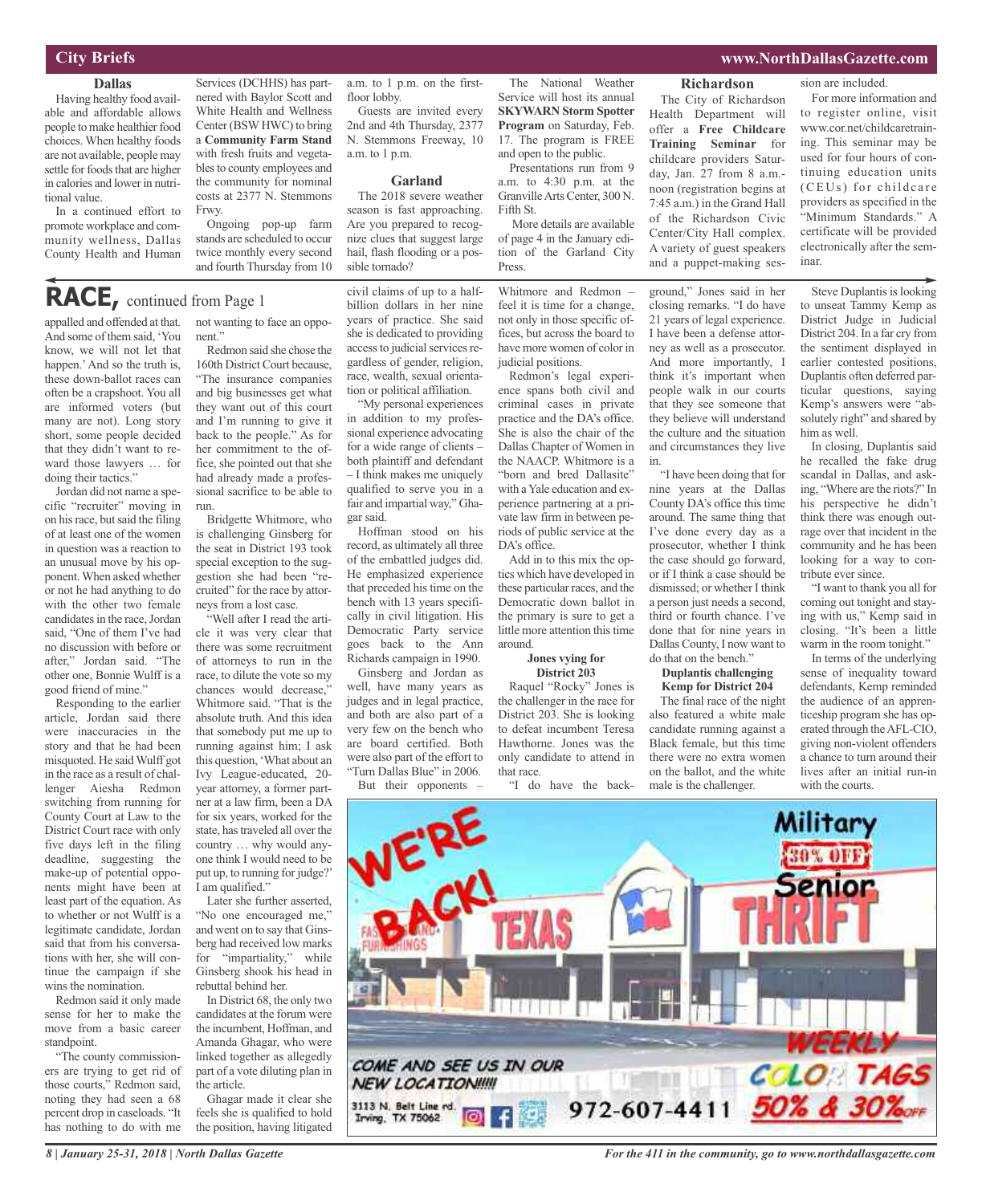# **The message of The Color Purple remains just as relevant today**

By Ruth Ferguson *NDG* Editor

The *Color Purple* can be life-changing, that is how Carla Stewart describes the iconic play. Stewart plays the pivotal role of Shug Avery in the Dallas premiere on stage at the Musical Hall in Fair Park through Feb. 4.

Originally from Chicago, but living in New York City now, Stewart knows a little something about life-changing events. Initially, she was happy to be a background singer and perform in community theater in Chicago. However, destiny had a different plan for her. When offered a chance for a bigger role in a local production, Stewart initially declined.

"But she saw something in me and told me, 'do this or have a nice day,'" Stewart shared. She was nervous but took a chance and has not looked back since.

![](_page_8_Picture_6.jpeg)

*Carla R. Stewart (Shug Avery) and Adrianna Hicks (Celie) and the North American tour cast of The Color Purple. (Photo: Matthew Murphy, 2017)*

"I am so grateful she was havin'. so adamant about it," Stewart stated. "It changed my life and my career."

Later Stewart made the leap to the Big Apple, becoming an AMDA New York graduate. Her career has grown from the National tour of Ghost the Musical where she played Oda Mae Brown, to Dorothy in The Wiz, Joanne in Rent and Nell in Ain't Misbe-

"I feel like I have graduated every step in my career," and her graduation was to start out as a church lady in the Broadway production of *The Color Purple* to playing Olivia. Basically, she went from covering one song and being a person in the crowd to singing three songs in the 2016 Tony winner for Best Musical Revival.

# **Dallas' Hip-Hop renaissance**

Ladarrion Burton, known aptly by his stage name, '7 Tha Great,' is a Dallasbased rapper who earned his seat atop Dallas' hip-hop food chain using little more than a cellphone and raw talent.

"His [7 Tha Great] story is inspiring and offers hope to a city of artists who have talent and ambition but very little to help cultivate it," said Phantom City founder, Chris Nicolaou.

In 2015, Burton garnered attention from Dallas' hiphop elite after dropping "7 Days," an unmastered mixtape detailing the rappers life-long commitment to hip-hop. Within weeks, the project went viral, crowning 7 Tha Great Dallas' new " Underground King."

Three years later, Dallas entrepreneur, Nicolaou un-

![](_page_8_Picture_17.jpeg)

*7 Tha' Great and Poofy Man put in time mixing tracks in the studio. (Courtesy photo)*

veiled a three-year passion project called Phantom City Records, Dallas' first and only full-service hip-hop record label. According to Nicolaou, the "historic," title says very little about Phantom City's big vision, and more about the sobering state of Dallas' hip-hop scene.

Using a hand-crafted renegade model, he's dubbed, "community enterprise," Nicolaou and his

team have been able to provide the city a clean business with a solid corporate structure and firm commitment to sourcing the community and consolidating talent.

Armed with a similar community vision, Burton and his label, FGMG decided to link up with Phantom City in August of 2017 to help establish legitimacy

See RAP, Page 12

self playing Shug, a role made memorable by Margaret Avery nearly three decades ago in the film directed by Steven Spielberg. However, Stewart did not grow up watching the movie, nor had she read the book before getting the part on Broadway. According to Stewart, she draws more of her inspiration from Alice Walker's groundbreaking book then the movie, although she appreciates both.

"So much inspiration to so many people," is what Stewart discovered while performing on Broadway in The Color Purple and re-

Now Stewart finds her-ceiving feedback from the audience and other castmates.

> Stewart believes *The Color Purple* has a timely message needed just as much in 2018 as ever before with the troubling headlines throughout 2017, spotlighting the seething division that remains in the country.

> "Overlooking someone simply based on their appearance," is one of the parallels Stewart sees to the story and the anger and division voices filling our airwaves. However, the power of the moment when Shug sings the song "I am Here" as she comes to realize she is enough is profoundly

moving for Stewart and the audience.

She is hopeful fans will see what Stewart described as the moments of forgiveness despite everything that Mister has done to women in the story. Stewart believes we all will be better when "We move beyond color and get to the heart of who the human is."

Stewart invites theater fans, "To go on this journey and open your heart to love - it can be life-changing."

*The Color Purple* is on stage at Music Hall in Fair Park until Feb. 4 and tickets are available at Ticketmaster.com.

**RE-ELECT** JUDGE KIM COOKS www.adgetimiooku.com

# **Frieda Porter for the Office** of Justice of the Peace

(Tarrant County, Precinct 7) - Number 1 on the Ballot.

The Justice of the Peace Office governs over Landford and Tenant Disputes, Evictions, Small Claims, Truancy, and some minor traffic tickets.

As a State Licensed Realtor of over 17 years and a Landlord, I've worked diligently to help build Homcownership. I've worked hands on with the eviction process in the Justice of the Peace Courts to successfully resolve various Landlord and Tenant issues.

![](_page_8_Picture_38.jpeg)

I've volunteered my service for the Arlington NAACP using my experience and education of Fair Housing, Real Estate Law, Deceptive Trade Practices Act and Multi Family Property Management to bring positive resolution to citizens with Landlord complaints. Service is a great way to give back to my community.

Precinct 7 is my home My children grew up here. As JP, I will use my office as a support to everyone and help truants move into a positive direction. Remember, I'm #1 on the Ballot and the ONLY Woman in this category.

Cast your vote for Frieda Porter for Justice of the Peace, Pct. 7 on March 6, 2018.

Note: Precinct 7 includes Tarrant, Grand Prairie, South Arlington, Mansfield, Kennedale, Dalworthington Gardens, and Rendon

![](_page_8_Picture_43.jpeg)

*NDG Entertainment Ticket Giveaway!!! Follow North Dallas Gazette on Facebook, Twitter and Instagram to keep up on all the latest!!!*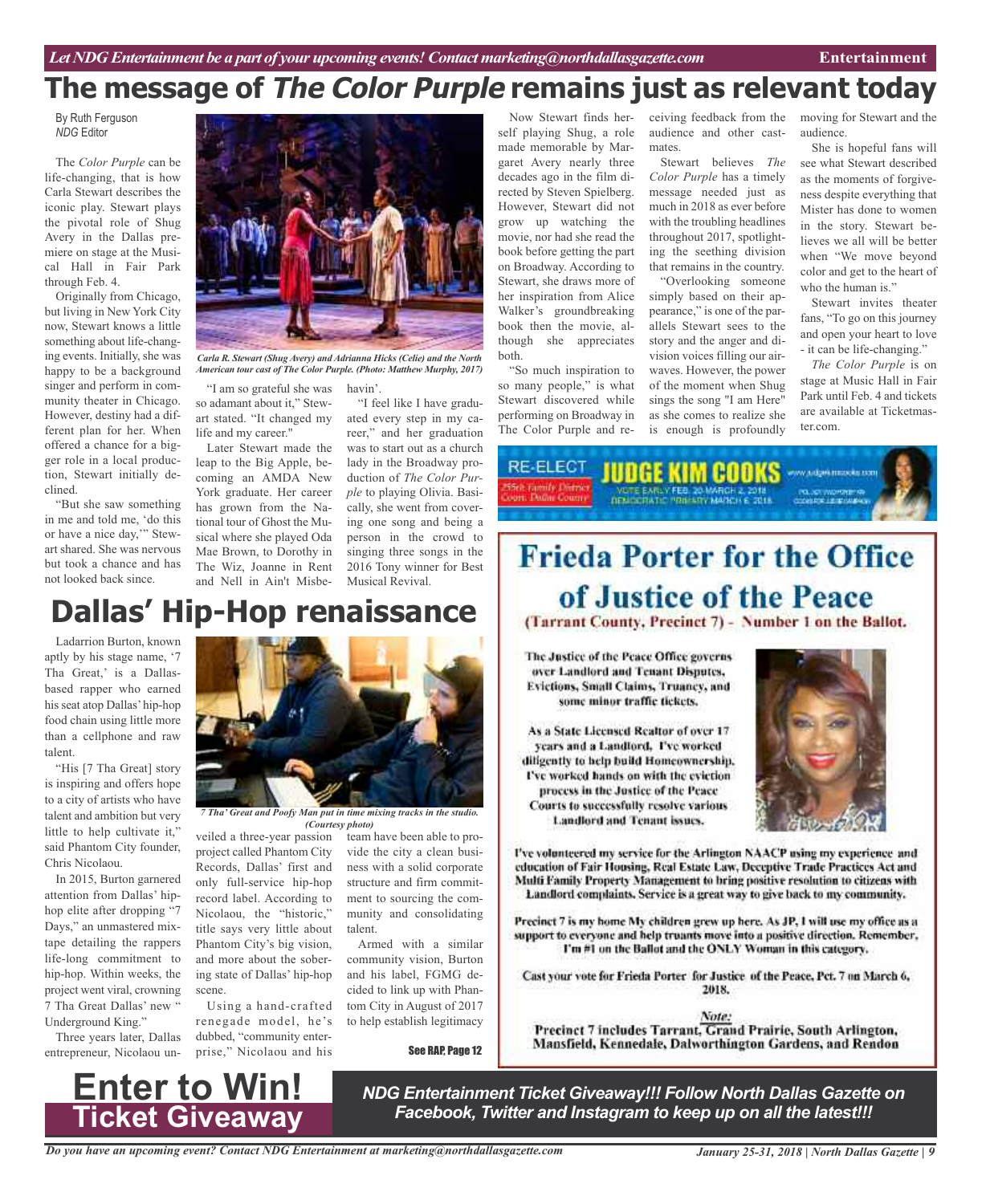**Car Review Entertainment Too!** *Let NDG Entertainment be a part of your upcoming events!Contactmarketing@northdallasgazette.com*

# **Win tickets to DCT's The Very Hungry Caterpillar**

*The Very Hungry Caterpillar Show* is on stage at the Dallas Children's Theater and *NDG* readers can win tickets to see the show this weekend. For a chance to win tickets visit our Facebook or Instagram and let us your family's favorite children's book to enjoy together.

It is a chance to see for yourself the illustrations of beloved children's author Eric Carle leap from the page to the stage in a display of color and artistry like you've never seen before in this Southwest premiere.

DCT audiences are among the first to experience the larger-than-life world of 75

![](_page_9_Picture_6.jpeg)

loveable puppets that will delight and captivate people of all ages. The play has been an Off-Broadway and Lon-

Visit DCT.org to purchase tickets to the show which is on stage until Feb. 25.

### **This Spring discover creativity from around the globe without leaving Dallas**

March brings to the Dallas Museum of Art (DMA) the acclaimed touring exhibition of American artist Laura Owens after its successful opening at the Whitney Museum of American Art. Laura Owens has been praised by national and international publications with The Art Newspaper calling the show "tremendous", The New York Times called the show "superb" dubbing Owens an "innovative explorer", ArtNews declaring the exhibition a "game changer" with her working being "rambunctious, ingenious, undogmatic, sassy, and forthright", and The New Yorker naming her one of the "women who shaped the art world in 2017." Dallas art lovers will have an opportunity to see the comprehensive exhibition of Owen's 20 year career when it opens at the DMA on March 25 running through July 29.

The DMA organized exhibition The Power of Gold: Asante Royal Regalia from Ghana will shine bright this spring when it opens on April 15. The exhibition, curated by the DMA's Dr. Roslyn A. Walker, Senior

![](_page_9_Picture_12.jpeg)

Curator of the Arts of Africa, the Americas, and the Pacific and The Margaret McDermott Curator of African Art, DMA, is inspired by five works from the DMA collection and will explore approximately 200 gleaming gold items of regalia. This impressive exhibition feature loans from national and international public and private collections including highlights from the Brooklyn Museum, Museum of Fine Arts, Houston, and British Museum. The Power of Gold, on view through Aug. 12, marks the first exhibition in three decades highlighting Asante regalia. These two Spring openings are accompanied by diverse exhibitions on view this Spring. This month, the DMA organized exhibition Hopi Visions: Journey of the Human Spirit opened with much awe from DMA visitors with numerous people posting on social media about the beauty of the work. The exhibition, on view through Dec. 2, highlights the mural Journey of the Human Spirit, by Hopi artists Michael Kabotie and Delbridge Honanie, narrates the history of the Hopi people along with work from the DMA collection.

*Laura Owens and The Power of Gold: Royal Regalia in Ghana will require a special exhibition ticket.*

![](_page_9_Picture_16.jpeg)

*Do you have an upcoming event? Contact NDG Entertainment at marketing@northdallasgazette.com*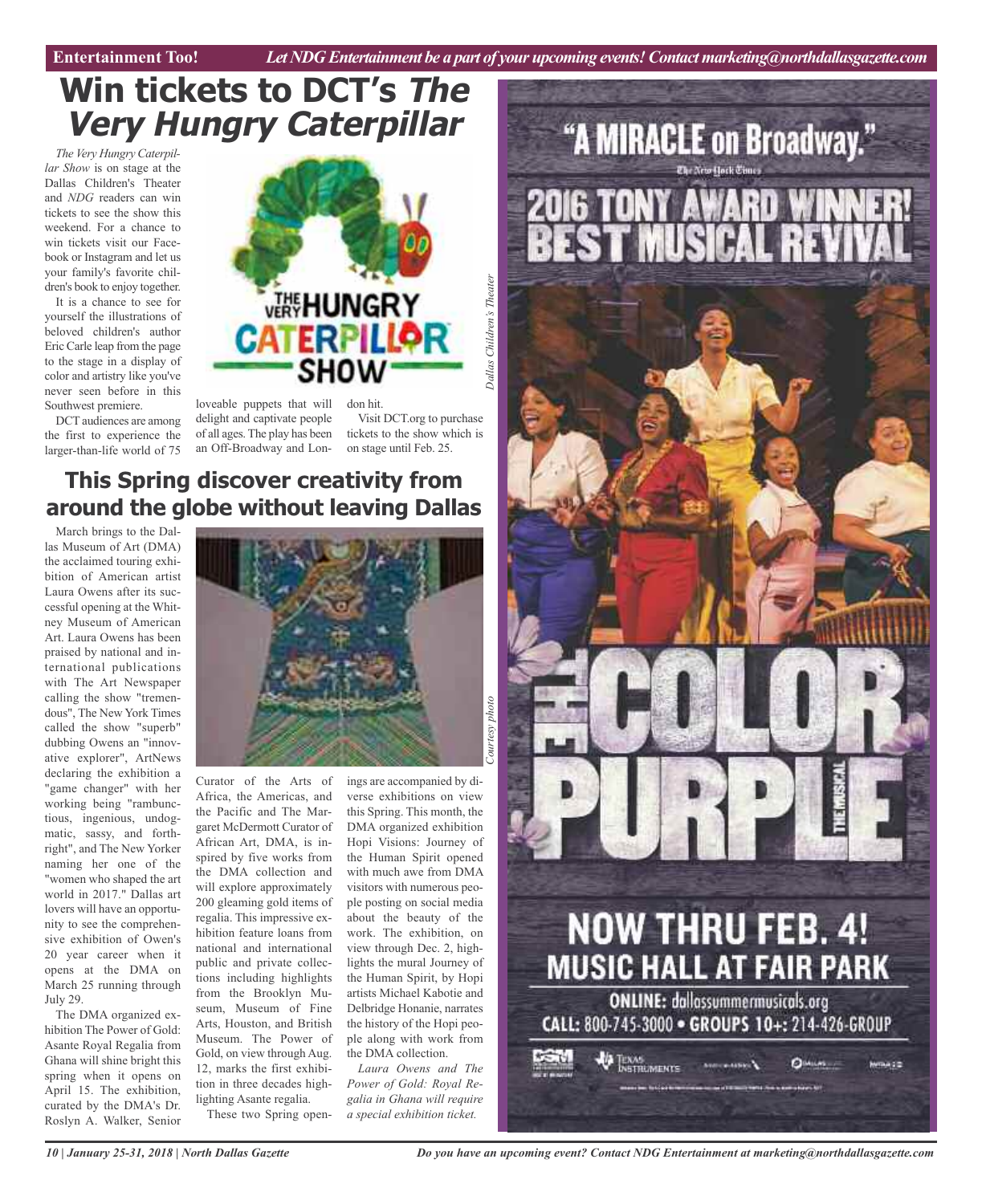# **Dallas Mayor's Intern Fellows Program kicks off for the 11th year**

Urging businesses and nonprofits to sign up by March 15, Dallas Mayor Mike Rawlings today kicked off the 11th year of the Dallas Mayor's Intern Fellows Program with an aggressive campaign to increase the number of businesses providing eightweek paid internships to Dallas public and charter high school students this summer. Joined by dozens of employers who have provided internships, Mayor Rawlings asked the business community to dig deep and invest in "our youth and the future of our city" so that more high school students can take advantage of these invaluable real-world internships. He also reminded high school students that their registration deadline to apply is Jan. 31.

"Businesses ask me all the time 'What can we do?' and my first response is to sign up for the Mayor's Intern Fellows Program," said Mayor Rawlings. "There is no greater contribution a city can make than educating our children, and the Mayor's Intern Fellows Program is a great way for public high school students to make the connection between a college education and great career. I truly appreciate the businesses that step up each year to invest in our youth and future workforce."

Held at Dallas City Hall's Flag Room, the program featured remarks by Dallas ISD Deputy Superintendent Israel Cordero, Mike Peterson of AT&T, Gillian Breidenbach of Bank of America, Jay Clingman of JP-Morgan Chase, Mark Okada of Highland Capital Management, Marcia Page of Education is Freedom, and Betsy Cox of VNA Meals on Wheels and Nutrition Services.

Six star intern alums were also on hand to share testimonials and push student recruitment, including Sundai Gibson of Kimball High School who interned at AT&T; Bryan Estrada of Moises E. Molina High

![](_page_10_Picture_6.jpeg)

School who interned at HDR; Sally Furlich of Lake Highlands High School who interned at Children's Health; Brenda Flores Skyline High School who interned at VisitDallas; and David Moreno of Harmony School of Nature who interned at the Dallas Business Journal.

Since its inception in 2008, 2,175 Dallas ISD, Richardson ISD and public charter high school students at 52 schools have participated in the program. The 2017 edition of the program was the biggest ever –  $2,150$  high school students applied for internships, 1,150 qualified for the Job Fair, and a record-breaking 392 students were hired by more than 240 businesses and nonprofits. However, more than 750 students did not land an internship, which is why Mayor Rawlings is encouraging more businesses and nonprofits to step up.

In his call to action. Mayor Rawlings asked businesses to increase the number of interns at their workplace and to recruit vendors, customers, clients and neighboring businesses.

![](_page_10_Picture_11.jpeg)

**A successful asphalt company in the Mid-cities area has openings for:**

#### **Experienced Truck Drivers**

- Current Class A CDL
- Satisfactory driving record for the last 3 years (determined by Company driving standards).
- Pass pre-employment drug screen and DOT physical.
- Speak and write in English.
- Work extended hours, including weekends. • Must be able to legally work in the United States.

#### **Labor and Equipment Operators: Asphalt and Stabilization Crews**

- Pass pre-employment drug screen and physical.
- Speak and write in English.
- Work extended hours, including weekends.
- Must be able to legally work in the United States

#### **Surveyor Helper**

- 21 years of age
- Familiarity with computers
- Good math aptitude
- Current Class C driver's license.
- Satisfactory driving record for the last 3 years (deter-
- mined by Company driving standards).
- Pass pre-employment drug screen and physical.
- Speak and write in English.
- Work extended hours, including weekends. • Must be able to legally work in the United States

**Come talk to us and see what we have to offer!**

(817) 267-3131, Monte Or apply in person: Reynolds Asphalt 8713 Airport Freeway Suite 100 North Richland Hills, Texas 76180 **EEO**

And if a company cannot sponsor an intern at their business, he said they can underwrite an intern to work at a local nonprofit agency or be a program sponsor. He also made a plea to small- and mid-sized businesses – who illustrate the spirit of entrepreneurship – to join the effort in hiring a teen. To sign up, go to mayorsinterns.org by March 15.

Students have until Jan. 31 to submit their applications for an internship at mayorsinterns.org. This year, interns will receive a \$1 raise – making at least \$10 an hour working 20-to-40 hours a week. To date, the interns' cumulative payroll is over \$4.6 million!

The eight-week internships will begin June 11 and conclude Aug. 3. The Mayor's Intern Fellows Program celebratory luncheon is July 27 at the Hyatt Regency Dallas.

Mayor Rawlings shared that many organizations, such as Jacobs, were so impressed with their interns that they've hired them as regular employees who work year round, come back during holidays or even while in college.

Entering its 11th year, the Mayor's Intern Fellows Program introduces high school students to careers and employment opportunities in industries and companies where they have expressed interest. Modeled after the prestigious White House Fellows Program, the Intern Fellows Program prepares motivated teens to become the leaders of tomorrow.

The students – rising juniors and seniors from Dallas ISD, Richardson ISD and public charter high schools – get exposure to a variety of fields, including technology, healthcare, law, finance and accounting, education, the nonprofit sector, advertising/marketing/public relations, engineering, manufacturing and hospitality, and many more. In 2017, the interns went behind the scenes at City Hall, shadowed surgeons, learned

See MAYOR'S, Page 16

learn more >

# TO BECR

To be ready for the jobs of the future, students need learning experiences that meet them where they are, engage them deeply, let them progress at a pace that meets their individual needs, and helps them master the skills for today and tomorrow. To learn more about ESSA and how you can get involved, visit www.nnpa.org/essa.

Made possible by a grant from the BILL&MELINDA **GATES** frandation

![](_page_10_Picture_47.jpeg)

@ 2018 National Newspaper Publishers Association. All rights reserved

*For the 411 in the community, go to www.northdallasgazette.com*

### **Marketplace**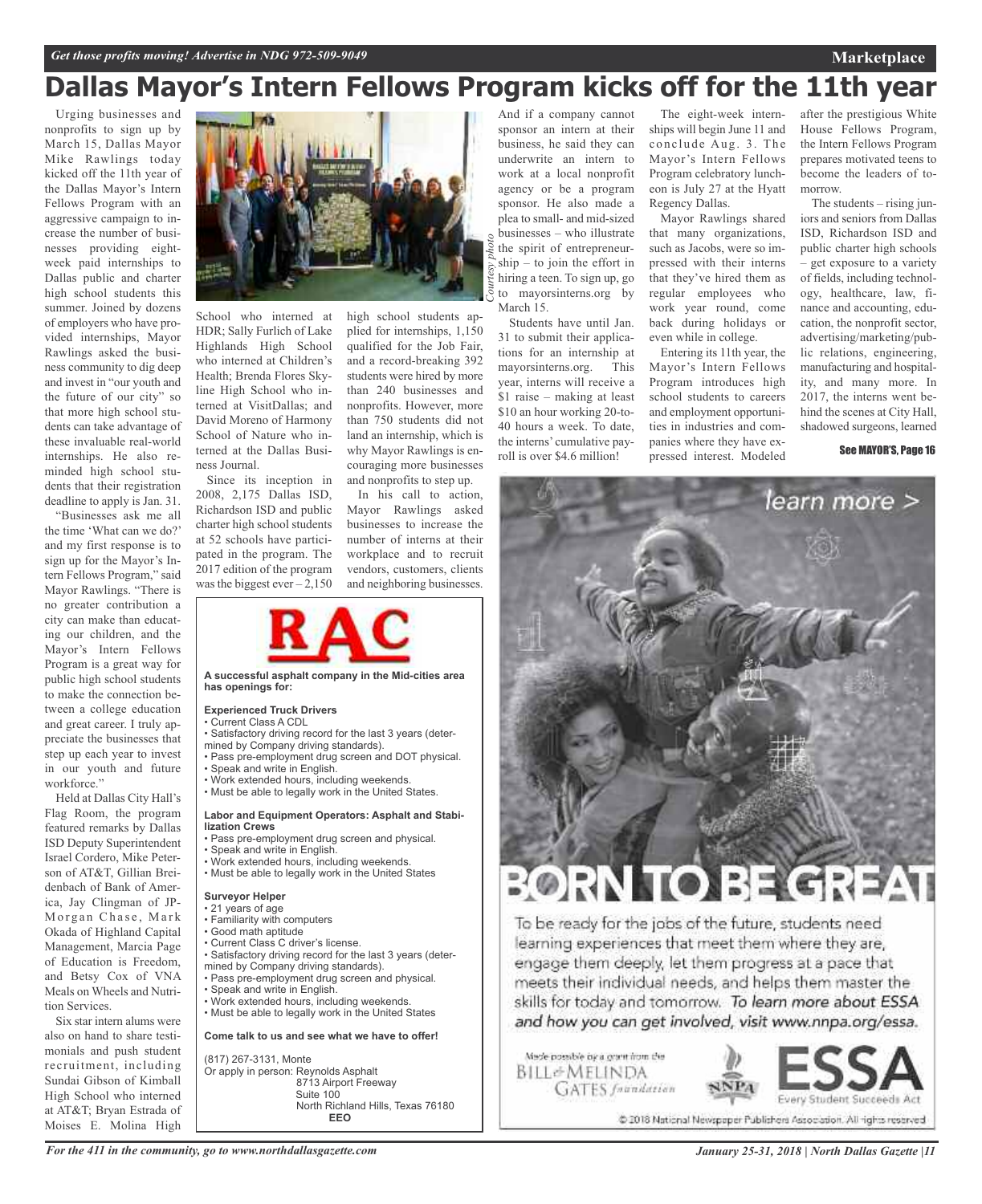### **Decrypting Cryptocurrencies: Unraveling the mysteries behind Bitcoins**

The use of cryptocurrenciesto make transactions online has grown in popularity over the past few years, but only one has begun to dominate the market – bitcoin.According to Bitcoin.com, there are currently 16.67 million Bitcoins in supply with 12,000 online transactions made per hour. Several businesses in major Texas cities like San Antonio and Austin even accept it. As popular as this new form of currency has become, many are left wondering what it is, how it even works and about the risks involved. Unlike dollars, pesos or

![](_page_11_Picture_4.jpeg)

yen, bitcoins are not backed by a government or distributed by a central bank. Instead, bitcoins are simply lines of programming code created on a peer-to-peer network through a process called "mining." People involved in this process use special computer resources to

and grow the business, but more importantly to help Nicolaou and his new label navigate Dallas'foreboding music scene. **RAP,** continued from Page <sup>9</sup>

"I saw something in their model that I've never seen in this city...something Dallas really needs, a true label

that puts the music first and wants to help the hip-hop community on a fundamental level," Burton said.

In the months to follow, both Nicolaou and Burton would find themselves at the apex of a citywide hiphop revival. But, all big vihalf that value and, by the sions come with a price tag, which Burton and Nicolaou pay in time, money and

compete with other "miners" to solve complex mathematical puzzles. Solving the puzzle awards the winner a "block" of bitcoins. Transactions can then be made online or through an app on your

Since there is no regulatory agency, this currency comes with its own unique risks. The value of Bitcoin can fall just as quickly as it can rise depending on demand. For example, the value of Bitcoin hit a record high of nearly \$20,000 per coin back in December. It has since dropped to less than

phone.

stress every day. "Negotiating growing pains is arguably the most exciting part of the process, said Nicolaou, "but I never anticipated the number of obstacles we would have to hurdle."

time you read this article, that number will probably be drastically different. Payments made with virtual currencies are not only irreversible, they also do not have the same legal protections as most traditional payment methods, such as the ones you have when using a credit card. The Federal Trade Commission has found that some online merchants that accept Bitcoin as payment do not deliver the product on time or they provide refunds with store credit rather than currency. That is why it is important to always know the seller and their

He went on to touch on a litany of concerning macrolevel city dynamics. Chief among them, the bizarre cultural divide fixed square between Dallas Proper and south Oak Cliff, a rift he refers to as, "the invisible partition."

To a natural Dallasite, the term 'Dallas Proper' unani-

COLLABORATE

policies before making a purchase.

Better Business Bureau advises that if you choose to use or invest in Bitcoin, use extreme caution. Be sure to do your homework first, to understand the rules and risks of Bitcoin transactions.

• Check out the seller's reputation. Make sure you know where the seller is located and how to contact someone if there are problems.

• If you pay with bitcoins, the only way to get a refund is through the seller or payment processor, so it's important to choose companies

mously refers to exactly everything, except South Oak Cliff. Albeit sad, it's the cold, hard truth. Both Burton and Nicolaou, comically agree, they would never have met, known each other existed, nor cared, had it not been for the 'majestic power of

music.'

you trust.

• How much will your refund be? The value of a bitcoin changes constantly so the seller should tell you before you buy what exchange rate will be used for refunds.

• Read the seller's privacy policy to find out what other information might be collected and shared. If the seller uses a payment processor, check its privacy policy, too.

If you have a problem with a bitcoin-related product or service, file a complaint with the FTC. To report a scam, go to the BBB ScamTracker. To find trustworthy businesses, go to BBB.org.

"This may sound dramatic but, I remember being a little terrified, after listening to our [Dope Ninja] EP for the first time all the way through … no bulls\*it, I knew, in an instant, that Phantom City represents much more than hip-hop music, or any music for that matter."

![](_page_11_Picture_25.jpeg)

### **Ed Bell Construction Company**

*An Equal Opportunity Employer*

January 1, 2018,

Ed Bell Construction is a Dallas based heavy highway contractor doing business in the North Texas market since 1963. With clients such as TxDOT, Dallas County Public Works, and the Cities of Dallas, Fort Worth, Richardson and Mansfield (plus many others), we have a strong backlog of work in the highway market locally.

We are currently hiring for the following positions:

### **• CDL Driver (Haul Truck)**

Available: multiple openings Rate: Negotiable Must have own transportation Years of Experience required will vary, from 6 months to 2 years (depending on position) **Physical and Drug Screen Required Must have a Clear Background Must be at least 18 years old (CDL Driver, 21 yrs)**

**Must apply in PERSON, Monday – Friday from 8am to 11am @ 10605 Harry Hines Blvd. Please visit our website: www.edbellconstruction.com/careers Or email your resume to: careers@edbellconstruction.com**

![](_page_11_Picture_34.jpeg)

![](_page_11_Picture_35.jpeg)

![](_page_11_Picture_36.jpeg)

"I've eviginally from Sacramente. California, go learning about the history and culture of Dallas is really cool to me."

AGENT-MARRIER Special Education Teacher

![](_page_11_Picture_39.jpeg)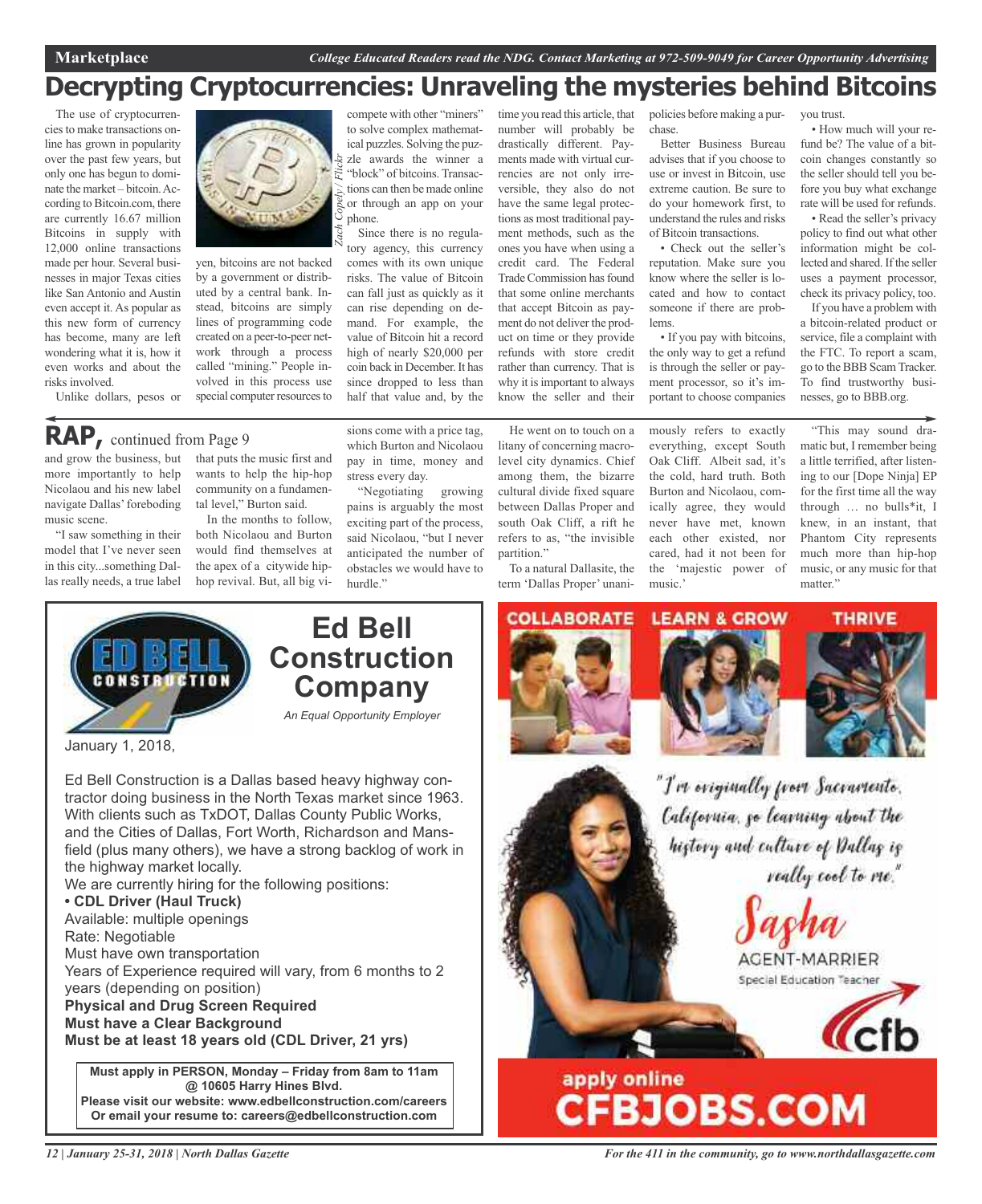# **Upcoming DFW area job fairs**

#### **Jan. 28 Six Flags Over Texas Job Fair**

Six Flags Over Texas is hosting a job fair with onthe-spot job offers for many positions. Walk-ins are welcome to this hiring event. Interested applicants should complete an application online at sixflagsjobs.com. Applications should be completed prior to interviewing at the job fair. Team members will receive perks such as: pay above minimum wage, free park admission, health benefits, private employee benefits, reward programs, on-site training, flexible scheduling, a weekly pay day, and mentor programs. Positions include areas such as lifeguarding, retail, guest services, entertainment, cooking, and ride operations. The company is looking for hard-working, enthusiastic and eager individuals who are ready for a challenging and rewarding position. This fair will be held from 10 a.m. to 4 p.m. at 2201 E Road to Six Flags Street, Arlington.

#### **Jan. 30 Richardson Recruiting Event and Career Fair**

This fair allows job seekers and potential employees to meet face-to-face with hiring managers looking to fill more than one hundred

![](_page_12_Picture_7.jpeg)

job openings. Free resume reviews will also be available by DFW Resume's Sara Timm. All jobs require U.S. citizenship and a minimum two years of industry experience on top of a degree.

There will be a cocktail reception after the Career Fair from 6 p.m. to 7 p.m. The fair will be held from 3 p.m. to 6 p.m. at the Richardson Civic Center located at 411 West Arapaho Road, Suite 102, Richardson.

#### **Raytheon veteran mentoring**

Raytheon is hosting a Dallas Veteran Mentoring Event at UT Dallas on Jan. 30 from Noon - 2 p.m. at University of Texas, Dallas TBD 800 W. Campbell Road in Richardson.

#### **Jan. 31 CSM hosts event at Garland Workforce Center**

CSM Bakery and The Garland Workforce Center are hosting an onsite hiring event at 10741 Miller Road in Dallas on Jan. 31 from 9 a.m. until 2 p.m. Resume writing classes are available at all Greater Dallas Workforce Centers.

The company will be hiring for the following positions:

- Manufacturing
- Forklift
- Machine Operator
- Mixer

Candidates are invited to dress for success and come with a current resume. Please be prepared to interview as the hiring managers will be on site.

### **Plano Career Fair**

Participants are invited to this free career fair to meet face-to-face with hiring decision-makers from some of the area's top employers. Dress professionally and bring plenty of resumes, because they will be there to hire.

Walk in and start interviewing, it's that simple. Save time, money and effort interviewing with multiple companies in one day at one location.

Many of these companies have several openings and are eager to meet with job seekers. Attend the career fair and get in front of decision makers. This fair will be held from 11 a.m. to 2 p.m. at the Plano Event Centre located at 2000 East Spring Creek Parkway, Plano.

TISEO PAVING COMPANY

419 E. Hwy. 80, Mesquite, TX 75150 Tel: (972) 289-0723 Fax (972) 216-5637 www.tiseopaving.com

Performing Concrete Street Paving in the Metroplex Area We Accept Subcontracting Bids For All Public Works Projects in the Dallas Area.

crete Mixer Drivers and Heavy Equipment Mechanics

**Equal Opportunity Employer** 

### **Irving Workforce hiring event**

The Irving Workforce Center is hosting a multiemployer hiring event on Wednesday, Jan. 31 from 10 a.m.-Noon. Irving Workforce Center is 2520 W Irving Blvd Suite #100 in Irving.

The industry sector hiring event will be interviewing in the following industries:

- Technology • Finance
- 

• Healthcare For more information

please call 972-573-3500.

**Jan. 31 & Feb. 1**

#### **Burlington Stores Hiring Event** Burlington Stores, Inc. is

opening a new store soon in Fort Worth and is looking to hire multiple candidates for cashier positions prior to opening. Candidates can expect a competitive wage, flexible hours and an associate discount with their employment at this new Burlington location. As a rapidly growing brand, the company offers a variety of training and development opportunities for its employees. All candidates must be able to work a flexible schedule, including nights, weekends and holidays as required. Responsibilities include: delivering

excellent customer service with a positive, professional attitude, accurately and efficiently ringing on register, processing layaways, returns, and exchanges, and performing other tasks as assigned by manager from time-to-time.

Both fairs will be from 9 a.m. to 4:30 p.m. on Wednesday, Jan. 31 and Thursday, Feb. 1 at Burlington Store 550 located at 5201 S. Hulen Street, Fort Worth.

### **Feb. 3 & 6**

**Crayola Experience** Want to be a part of the Crayola family? Now's your chance. The Crayola Experience is set to open in early 2018 at the Shops at Willow Bend in Plano and the attraction needs employees. Crayola is seeking to fill 200 open positions.

The job fair being held on on Saturday, Feb. 3 is from 9 a.m. - Noon and the job fair scheduled for Tuesday, Feb. 6 is from 2 p.m. to 6 p.m. Jobs include admissions, retail, EMT, cash office, attractions, food & beverage, custodial and entertainment.

Visit crayolaexperience.com to register and for more information.

![](_page_12_Picture_42.jpeg)

THE CITY OF IRVING'S NEXT CIVIL SERVICE ENTRANCE EXAM

### *www.cityofirving.org*

*The City of Irving does not discriminate on the basis of race, sex, religion, age or disability in employment or the provision of services.*

### **Paid Internship opportunity for writers, college students in the Dallas Area**

The *North Dallas Gazette* has an internship

position available. The goal is to provide students and aspiring writers an opportunity to gain published clips, experience and professional feedback. The position is for up

![](_page_12_Picture_49.jpeg)

to 20 hours a week at \$8.00 per hour. Applicants must have reliable transportation.

**Send resume and writing samples to: businessoffice@northdallasgazette.com**

### *For the 411 in the community, go to www.northdallasgazette.com*

*January 25-31, 2018 | North Dallas Gazette | 13*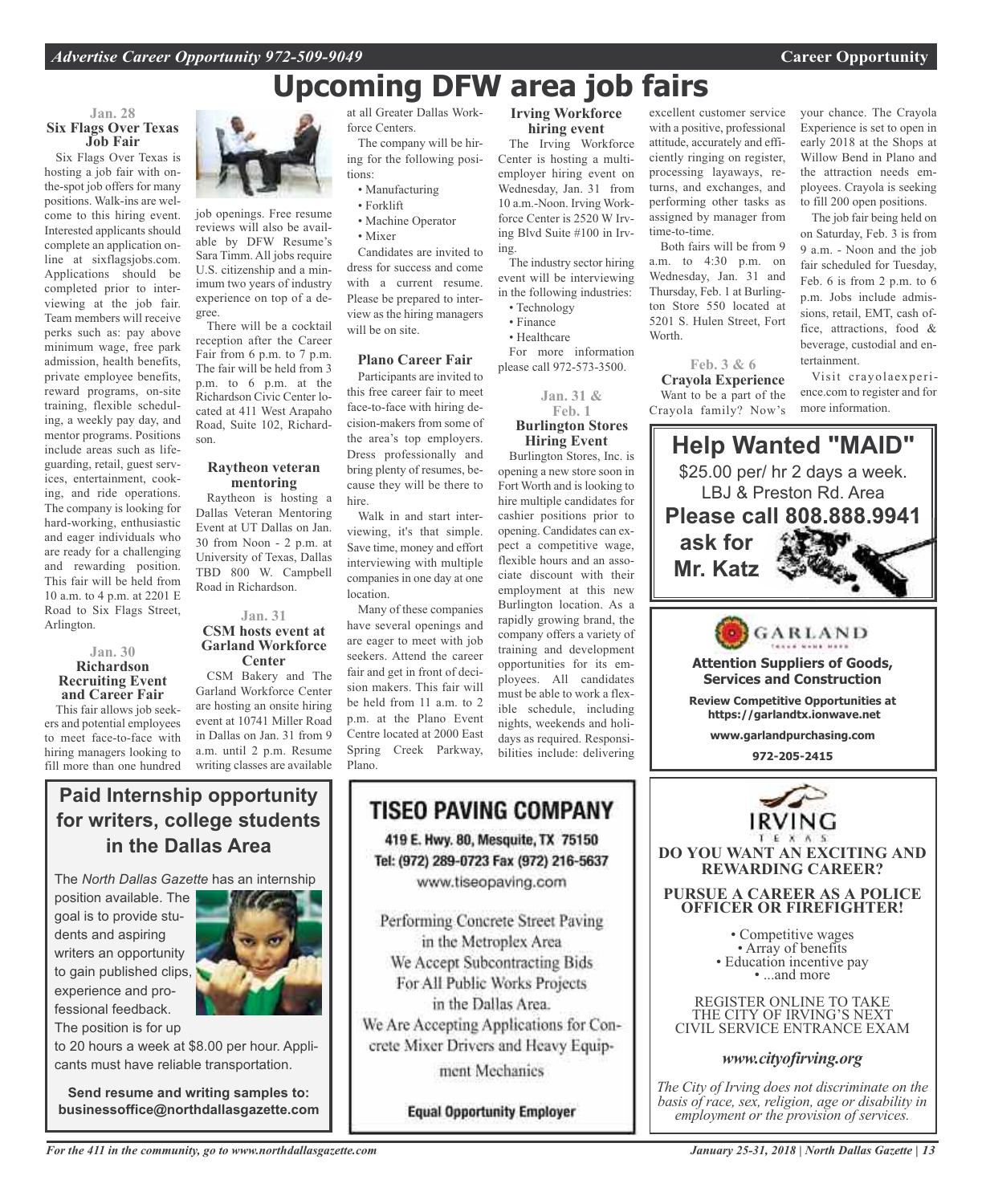#### **BETHEL BIBLE FELLOWSHIP, CARROLLTON (A PLACE TO BELONG)**

*NOTICE: Pastor Woodson serves the community by providing "Professional Therapy and Counseling Services" on a "Sliding Fee" scale. To schedule an appointment call the Pastoral Counseling Center at 972-526-4525 or email the church at www.bethelbiblefelloswhip.org*

Discover Hope and Help for daily living; and, you don't have to be a member to come. The Connect-2-Reflect (C2R) meetings are held in comfortable and relaxed homes, one in Carrollton and one in Plano, refreshments are served. Call the church for details.

#### **January 28, 2018, 9:45 a.m.**

You're invited to our "Prayer and Meditation" at 9:45 am. You will be blessed and inspired. You don't want to miss this as we celebrate service to God, our community and all mankind.

### **January 31, 7 p.m.**

Join us in Wednesday's Prayer and Bible Study Class with Pastor Brenda Patterson, Senior Pastor Woodson, Pastor Larry Gardner, Pastor Bernadette and others conducting a new study on the book of Ephesians with supporting chapters and verses. Spiritual maturity is God's desire for you; it's Time to Grow in the Word of God.

### **LEFT,** continued from Page <sup>3</sup>

more fragmented, while the Republican Party remains consistent with their message and their actions, even if it costs them votes or support. They have conviction and stick to their guns for the whole of the Party. At the end of the day, the Republican Party appears to be on one accord publicly, even when there may be discord internally. This has not been the case with the Democratic Party over the last several

### **February 3**

Join us for Women of Reconciliation, Truth and Hope (W.O.R.T.H's) monthly meeting, the first Saturday of the month, we are studying the War Room; it's an inspiring book that is full of faith and hope. We are praying to see you at the church, address below. We have learned that prayer is a powerful weapon.

Dr. Terrance Woodson, Senior Pastor 1944 E. Hebron Parkway Carrollton, TX 75007 972-492-4300 loswhip.org

### **FELLOWSHIP CHRISTIAN CENTER CHURCH IN ALLEN "THE SHIP"**

**January 28, 8 a.m.** Join us in our Sunday Morning Services as we praise and worship God in the Joycie Turner Fellowship Hall; followed by our Sunday Worship Services; and bring someone with you, you will be blessed.

### **January 31, 2018**

Join us in our Wednesday's 12 Noon-Day Live, Prayer and Bible Study and/or our Wednesday Night Live, Prayer and Bible Study at 7 p.m. to learn more about God's Word. Be encouraged by God's plan for your maturity and His glory; and most of all; be prepared to grow.

Dr. W. L. Stafford, Sr., Ed. D. Senior Pastor

### decades.

As I see it, Blacks cannot be political squatters, sitting with our hands out, begging for scraps from the table and waiting to be given our next assignment and told our next move.

Massachusetts Governor Deval Patrick said it best at the last Democratic National Convention, when he told attendees that they needed to get some "backbone."

All I know is this, Black

1609 14th Street Plano, TX 75074 Future Building location is 2450 K Avenue #300 Plano, TX 75074 972-379-3287 www.theship3c.org

#### **INSPIRING BODY OF CHRIST CHURCH, Let's Go Fishing! MATTHEW 4:19**

 $\overline{\phantom{a}}$  , which is a set of the set of the set of the set of the set of the set of the set of the set of the set of the set of the set of the set of the set of the set of the set of the set of the set of the set of th

**January 26, 7 p.m.** All men are invited to Men's Ministry meeting each Friday night at 7 p.m., (IBOC promotes proactive male leadership.)

**January 28, 10 a.m.** You're invited this Sunday as we praise, worship, honor and magnify God's Holy name in songs and the spoken word.

**January 29** Join us in Monday School as we grow in God's Word and learn what God has to say to us.

**January 11,** Every 2nd and 4th Sunday Reserve your seat at Rushtaurant; it's all you can eat as long as you can eat. It's after Morning Worship Service. See you there!

Pastor Rickie Rush 7701 S Westmoreland Road Dallas, TX 75237 972-372-4262 www.Ibocchurch.org  $\overline{\phantom{a}}$  , which is a set of the set of the set of the set of the set of the set of the set of the set of the set of the set of the set of the set of the set of the set of the set of the set of the set of the set of th

**MT. OLIVE CHURCH OF PLANO (MOCOP) (Uniting the Body of Christ Among Nations)**

**January 28, 10 a.m.** Join us for Morning Wor-

folks had better get some "backbone" and wake up before we find ourselves becoming comfortable with sitting at the back of the bus again, while the Hispanic community and Asian community figure out a way to work collectively together to advance their political and social position in this country.

If we find ourselves in the back of the bus, sadly, it won't be the Republicans' fault or the Democrats' fault. This time, it will be no one's ship Service as we praise and worship God for His Honor and His glory; and don't forget to comeback at 7 p.m. for our Brazilian Church.

**January 31, 2018, 7 p.m.** You're invited to our Wednesday's Bible Study class; you will learn what God has to say to us. Come to be encouraged by God's plan for your spiritual growth and His glory.

Pastor Sam Fenceroy Senior Pastor and Pastor Gloria Fenceroy 300 Chisholm Place Plano, TX 75075 972-633-5511 www.mocop.org  $\mathcal{L}=\mathcal{L}^{\mathcal{L}}$  , where  $\mathcal{L}^{\mathcal{L}}$  , we have the set of the set of the set of the set of the set of the set of the set of the set of the set of the set of the set of the set of the set of the set of the set of

### **NEW MOUNT ZION BAPTIST CHURCH (Abiding in Christ)**

**January 28, 7 a.m.** Join us for our Early Service or our Morning Worship Service as we praise and worship God, you will be blessed.

**January 31, 2018, 7 pm** Join us at our Wednesday's Intercessory as we pray to God for others. Call the church for details for details.

Dr. Tommy L. Brown, Ed. D. Senior Pastor 9550 Shepherd Road Dallas, TX 75243 214-341-6459 nmzbcofdallas@aol.com

### fault, but our own.

Dear Black people: We either get engaged or get left behind.

What's it going to be for 2018 and beyond?

*Jeffrey L. Boney serves as Associate Editor and is an award-winning journalist for the Houston Forward Times newspaper. If you would like to request Jeffrey as a speaker, you can reach him at jboney1@forwardtimes.com. Follow Jeffrey on Twitter @realtalkjunkies.*

### **Church Happenings www.NorthDallasGazette.com**

**SHILOH MBC IN PLANO (WHERE COMMUNITY BECOMES FAMILY)** Come and connect to God through Shiloh; grow in Christ through the study of **January 31, 2018, 7 p.m.** You're invited to our Wednesday's Bible Study to learn more about God's Word. Come and be encouraged by God's plan for

God's Word; and Serve God through service to each other and to the world.

**January 27, 10 am** Join us at Shiloh's Career Connections Ministry for our "First Impression"

**January 28, 2018** You are invited to our morning worship at 10 a.m. Sunday School will begin at 8:30 a.m. We would love to have you at our services.

John 12:26.

Workshop.

your maturity and growth; it's all for His glory and His honor. We are, "Growing in Christ through the study of His Word."

Our church ministries offer opportunities for motivation and growth; join us and see. Be blessed of the Lord.

Dr. Isaiah Joshua, Jr. Senior Pastor 920 E. 14th Street Plano, TX 75074 972-423-6695 www.smbcplano.org

![](_page_13_Picture_50.jpeg)

```
www.IRSsafe.com
```
NDG now has a "Special Advertising Package" for churches and non-profit organizations that need to let the community know about your Special Event.

### Opportunity You Can Measure...

### **Church Events**

- Church Anniversary
- Pastor's Anniversary
- Women's Day
- Men's Day

### **Non-Profit Org. Events**

• Fundraisers

(Concerts)

• Special Events

(Personal or Community)

### Special Rate \$199

(Black & White, per insertion) Ad size - 4.905"x 6"(Quarter Page, B&W) (NOTE: Color Ad \$75 extra per inserion) Production disclaimer - NDG ad meake-ready is not included in promotion. Layout/production of "copy ready"ad will be a nominal extra cost. E-mail ad copy to: Marketing@NorthDallasGazette.com

![](_page_13_Picture_66.jpeg)

*For the 411 in the community, go to www.northdallasgazette.com*

www.bethelbiblefel-

 $\mathcal{L}_\text{max}$  , which is a set of the set of the set of the set of the set of the set of the set of the set of the set of the set of the set of the set of the set of the set of the set of the set of the set of the set of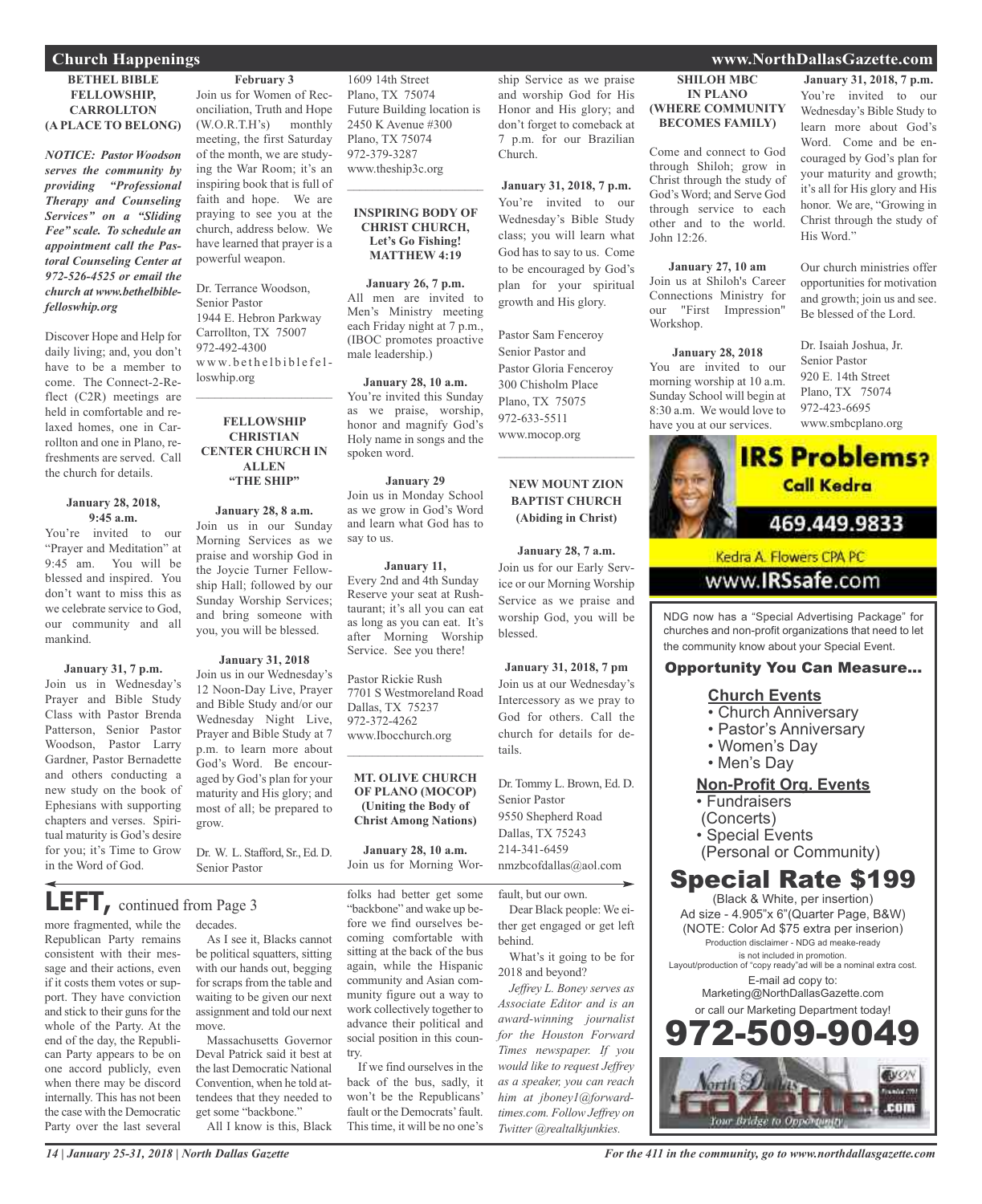# **Let us not forget, Dr. Martin Luther King, Jr.**

![](_page_14_Picture_3.jpeg)

*Send email to: businessoffice@ northdallasgazette.com to sign up for Sister Tarpley's weekly electronic newsletter.*

*(Editor's note: This is Part 3 in a month-long look back at the life of MLK)*

Dr. Martin Luther King Jr. messages had an enormous effect on race relations in the United States, beginning in the mid-1950s.

Through his activism and inspirational speeches he played a pivotal role in ending the legal segregation of Black citizens in the United States.

Dr. King helped in the creation of the Civil Rights Act of 1964 and the Voting Rights of 1965.

In his short lifetime Dr. King received the Nobel Peace Prize in 1964, among several other coveted honors.

He continues to be remembered as one of the most influential and inspirational Black leaders in the history of the world.

Born as Michael King Jr. he was the middle child of Michael King Sr. and Alberta Williams King.

Reverend King Sr. was a successful minister, and adopted the name Martin Luther King Sr. in honor of the German Protestant religious leader Martin Luther.

In due time, Michael Jr. would follow his father's lead and adopt the name himself.

Growing up in Atlanta, Georgia, Dr. King entered attended Booker T. Washington High School.

Dr. King skipped both the ninth and eleventh grades, and entered Morehouse College in Atlanta at age 15, in 1944.

In his junior year, Martin

public school at age 5 and took a Bible class, renewed his faith and began to envision a career in the ministry. In the fall of his senior year, he told his father of his decision.

> In 1948, Martin Luther King Jr. earned a sociology degree from Morehouse

![](_page_14_Picture_20.jpeg)

*Dr. Martin Luther King, Jr. (January 15, 1929 - April 4, 1968)*

![](_page_14_Picture_22.jpeg)

"Vision & Truth Live"<br>Call Pastor Sam<br>Every Sun, 9:00pm-10:00pm<br>KWRD 103.7 FM THE WORD

![](_page_14_Picture_24.jpeg)

College and attended the liberal Crozer Theological Seminary in Chester, Penn-

He thrived in all his studies, and was valedictorian of his class in 1951, and elected student body president. He also earned a fellowship for graduate study.

During his last year in seminary, Dr. King came under the guidance of Morehouse College President Benjamin E. Mays who influenced King's spiritual development.

After being accepted at several colleges for his doctoral study, including Yale and Edinburgh in Scotland, King enrolled at Boston University.

During the work on his doctorate, Dr. King met Coretta Scott, an aspiring singer and musician.

They were married in June 1953 and had four children, Yolanda, Martin Luther King III, Dexter Scott and Bernice.

In 1954, King became pastor of the Dexter Avenue Baptist Church of Montgomery, Alabama.

He also completed his Ph.D. and earned his degree in 1955. Dr. King was only 25 years old.

![](_page_14_Picture_35.jpeg)

![](_page_14_Picture_36.jpeg)

Īsiah Joshua, Jr.

Fustor

SMBC: A church Focused on Excellence while Teaching the Word. Preaching the Gospel, Reaching the World

Worship Times: 8 and 11 a.m. Sunday School: 9:45 a.m. Mid-week: Wednesday at 7:00 p.m. Youth Church: Every 3rd, 4th, and 5th Sunday at 10:45 a.m. AWANA: Wednesday at 6:30 p.m. Contact Information: 972-423-6695 www.smbcplano.org

**INTERNS,** continued from Page <sup>5</sup> focusing on resume development and interviewing, business communication, professional dress and personal goal planning.

Once those requirements are met, employers will interview intern candidates at the program's highly competitive Job Fair slated for Friday, April 20, from 2-7 p.m. at Collin College's Spring Creek Campus Conference Center. Selected students will receive a formal job offer in May. If chosen, students will then complete an additional two days of Intern Training

and Enrichment on Wednesday, June 6, and Thursday, June 7, when business soft skills, networking, teambuilding and work-readiness topics will be addressed.

The program culminates each summer with Mayor LaRosiliere hosting a luncheon honoring the interns and employers on Monday, July 30, at the Hilton Granite Park.

Details and online application are available at planomayorsinterns.org. For questions, contact Mary Peltier at mary.peltier@vwaitgroup.com.

![](_page_14_Picture_44.jpeg)

302 Centennial Blvd Richardson, TX 75081

Jelen to Pastor Sar Mar. Fri. 5:25pm. 5:30pm